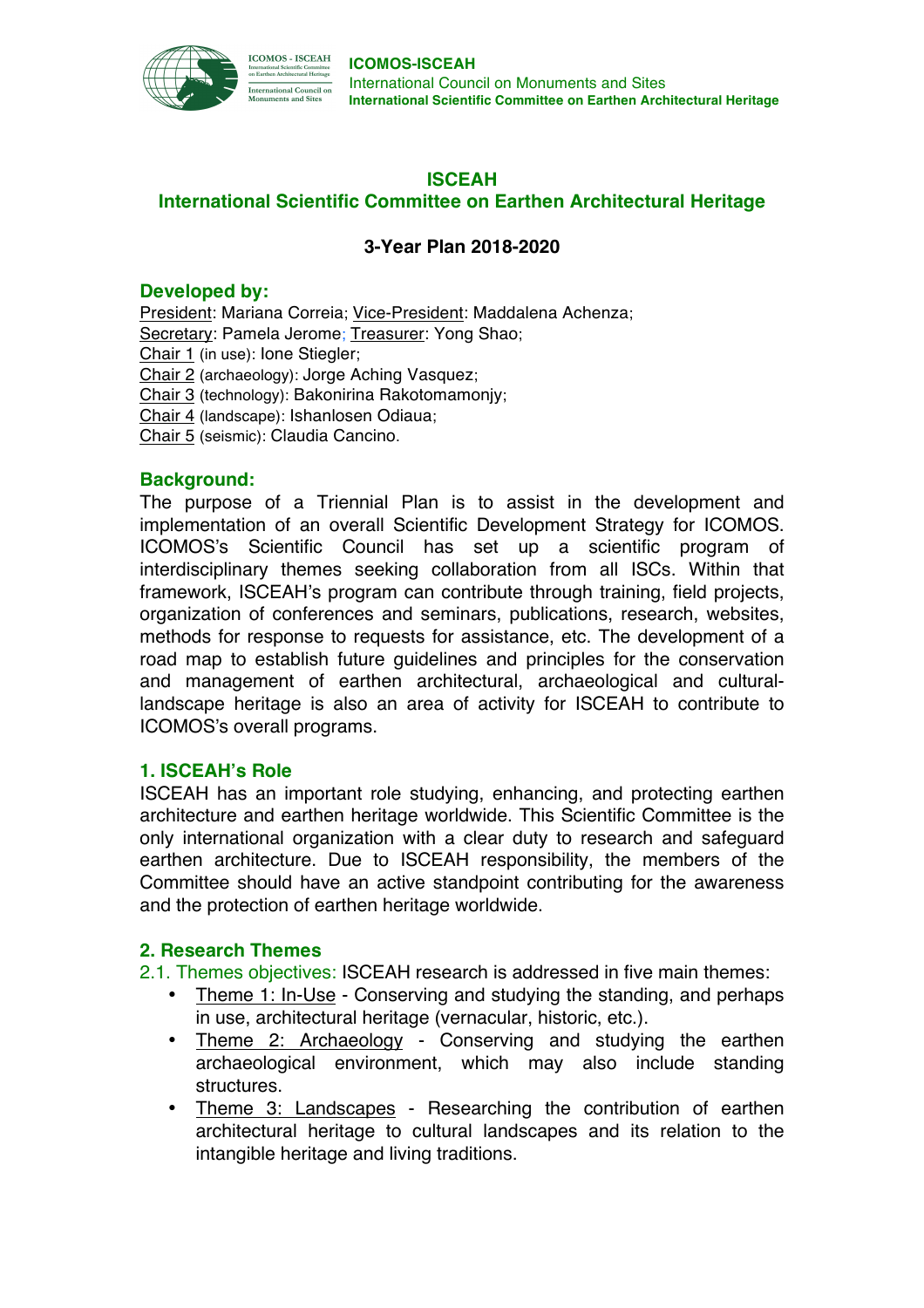

- Theme 4: Technology Cooperating in the process of understanding the historic/traditional techniques of earthen structures through research into materiality, including its impact on new earthen construction and encouraging/promoting/supporting additional research into the decay pathology of earthen building systems.
- Theme 5: Seismic Researching ancient/historic a-seismic techniques and using these in addition to current research to inform retrofitting of existing structures and appropriate new construction.

2.2. Work Program: A specialized Chair elected from the Board of Directors of ISCEAH leads each theme of research and proposes a work program (check Annexes for further information).

# 2.3. Background and Expected Results:

*Theme 1: In-Use* - ISCEAH is tasked with carrying out specialized, scientific studies and sharing information that contributes to the protection and conservation of the world's earthen architectural, archaeological and cultural landscape heritage. The Sub-committee on In-Use (Scientific Theme 1) is concerned with conserving and studying extant, standing, and possibly in-use earthen architectural heritage of all kinds.

The ISCEAH Sub-committee on In-Use has noted a lack of basic guidance documents in the international cultural heritage community that could instruct the preservation, conservation, and rehabilitation of historic earthen resources throughout the world and especially in those countries, which lack their own guidance documents. In response, the Sub-committee drafted a table of contents for such a document in December 2016 and will now begin the process of creating comprehensive guidelines for approaching a historic earthen resource.

The ISCEAH Sub-committee on In-Use wishes to guide communities around the world in preserving, conserving and rehabilitating historic earthen resources worldwide. The Sub-committee seeks to guide through a comprehensive illustrated document that can be easily disseminated. For the 2018-2020 plan the sub-committee proposes:

• The document will assemble an illustrated glossary of terminology as well as a methodology for approaching work on a historic resource, including documentation and evaluation, assessment of best treatment/levels of intervention, and assessment of attainable and sustainable results. The document will specifically discuss evaluating and identifying appropriate adaptive reuses for a resource. The document will also use community case studies from around the world as illustrative examples.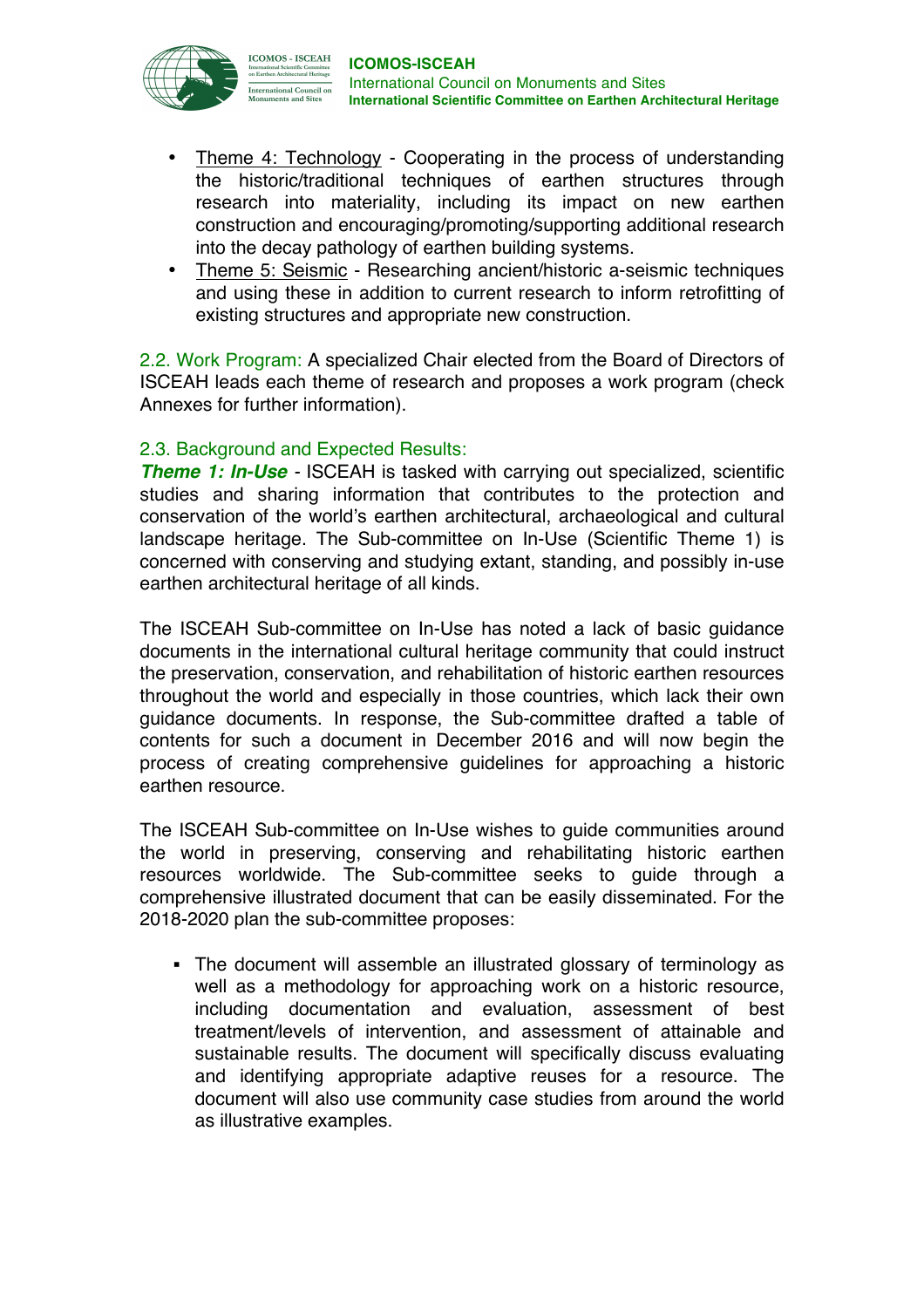

*Theme 2: Archaeology -* The ISCEAH Sub-committee in Archaeology focuses on the conservation and the study of earthen archaeological heritage. To do so, it is necessary to know and apply new methodologies to comprehensively understand the object of study.

For the conservation of the archaeological heritage, research is the main task, in order to comprehend constructive techniques, which have been used in the past and evaluate the possibility to apply them in the present. For this, it is important to follow the resistance principle of the materials and its effectiveness through essays.

The results expected for the 2018-2020 period are the following:

- § Preparation of a Glossary that reflects the different types of pathologies that may be seen in archaeological architecture, through the development of a dynamic and interactive database;
- The earthen archaeological heritage is constantly undermined by both human and natural factors (pathologies). There is a need for a critical perspective that encourages the exchange of solutions that are adopted by the professionals of the ISCEAH group against these types of threats;
- It is necessary to strengthen the participation in social networks, in order to expose through a graphic registration, pathologies that have affected the earthen architecture and the intervention solutions at the conservation level, as well as the studies carried out on the materials. It is also important to exchange information through PDFs and the dissemination of events

*Theme 3: Technology -* The theme on technology of the International Scientific Committee on the Conservation of Earthen Architectural Heritage (ISCEAH) would like to collect and make public:

- A selection of existing works on terminologies on earthen architecture techniques sorted by languages, and
- An alpha version of the atlas of remarkable historic / traditional techniques in earthen structures;

In order to:

- § Disseminate a selection existing knowledge on the different techniques already recorded in earthen architecture;
- Bring awareness on the wealth of earthen architecture techniques.

Terminologies are defined as: the body of terms used with a particular technical application in a subject of study, profession, etc. It differs from glossary, which is a collection of specialized terms in several languages. To start, it is suggested to collect works on terminology in the languages of ICOMOS (English, French and Spanish).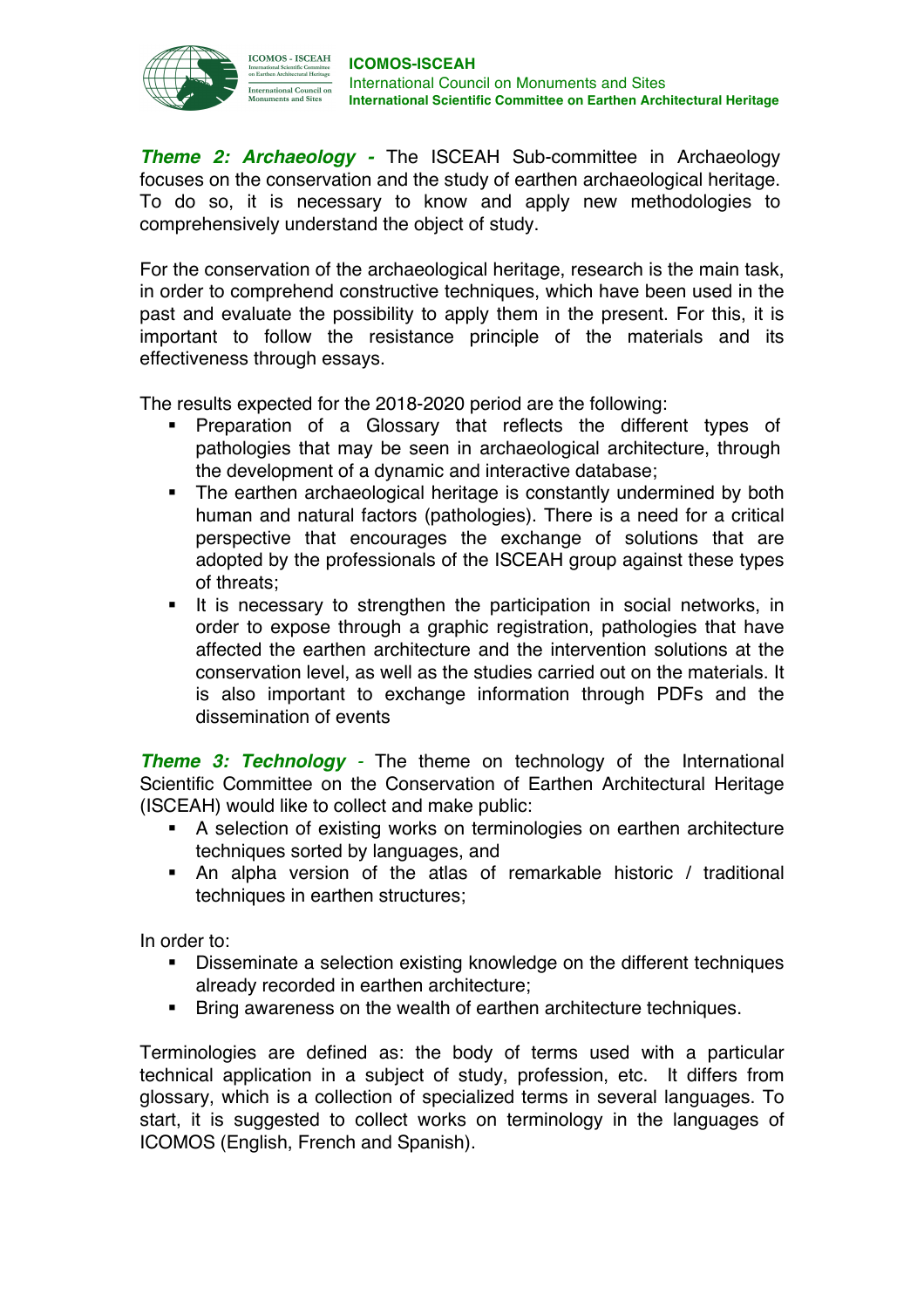

*Theme 4: Landscape -* Earthen cultural landscapes (ECL) refer to built heritage based on earthen construction materials and techniques that present a very unique form of expression and interaction with nature, providing form to the landscape and shelter to its inhabitants. Earth architecture landscapes are increasingly threatened by the loss of the technical knowledge that is critical for the survival of unit elements and the spatial management of the relationships between the units and the landscapes in which they exist. Earthen landscapes are both rural and urban, and both are faced with development pressure and abandonment. While adding to the color and texture of the built environment, the boundaries of ECLs can be difficult to define.

Since 2008, ISCEAH's ECL working group compiled and reviewed cultural landscape theory and definitions developed by academia and professional organizations, identified ECL around the world and developed a survey methodology that could be widely deployed across the world. The group also began working on an ECL atlas, through the administration of questionnaires. The atlas is conceived as a tool to illustrate the identified threats, opportunities and recommended strategies for conserving ECLs. The atlas was conceived as a tool to illustrate the identified threats, opportunities and recommended strategies for conserving ECLs. Since then, a collaborative ISCEAH initiative has developed CARTOTerra as a "*participative atlas of earthen architecture*", to address the crosscutting issues of the earthen architecture, as addressed by the various ISCEAH working groups.

**I**t is expected that by the end of the 2018-2020 cycle, the following results would have been achieved:

- ECL survey forms translated into 3 other languages;
- § 10 ECL survey forms completed from at least 5 geographical regions in the world;
- **ECL-** specific entries developed and contributed to the CARTOTerra data entries;
- Information from at least 83 survey forms entered into the CARTOTerra, this includes information from the existing 53 samples;
- **•** First draft of ECL quidelines prepared and consulted upon.

*Theme 5: Seismic -* Post-earthquake assessments offer an opportunity to understand why buildings fail and provide information for the improvement of seismic performance. Lessons learned from earthquakes have fostered the development of the engineering and historic preservation disciplines, as well as the testing and review of current building codes and disaster management policies and procedures.

However, every time an earthquake occurs in a region rich on earthen heritage, conservation professionals go to the affected area to carry out rapid assessments of the damaged sites. Several post-earthquake assessments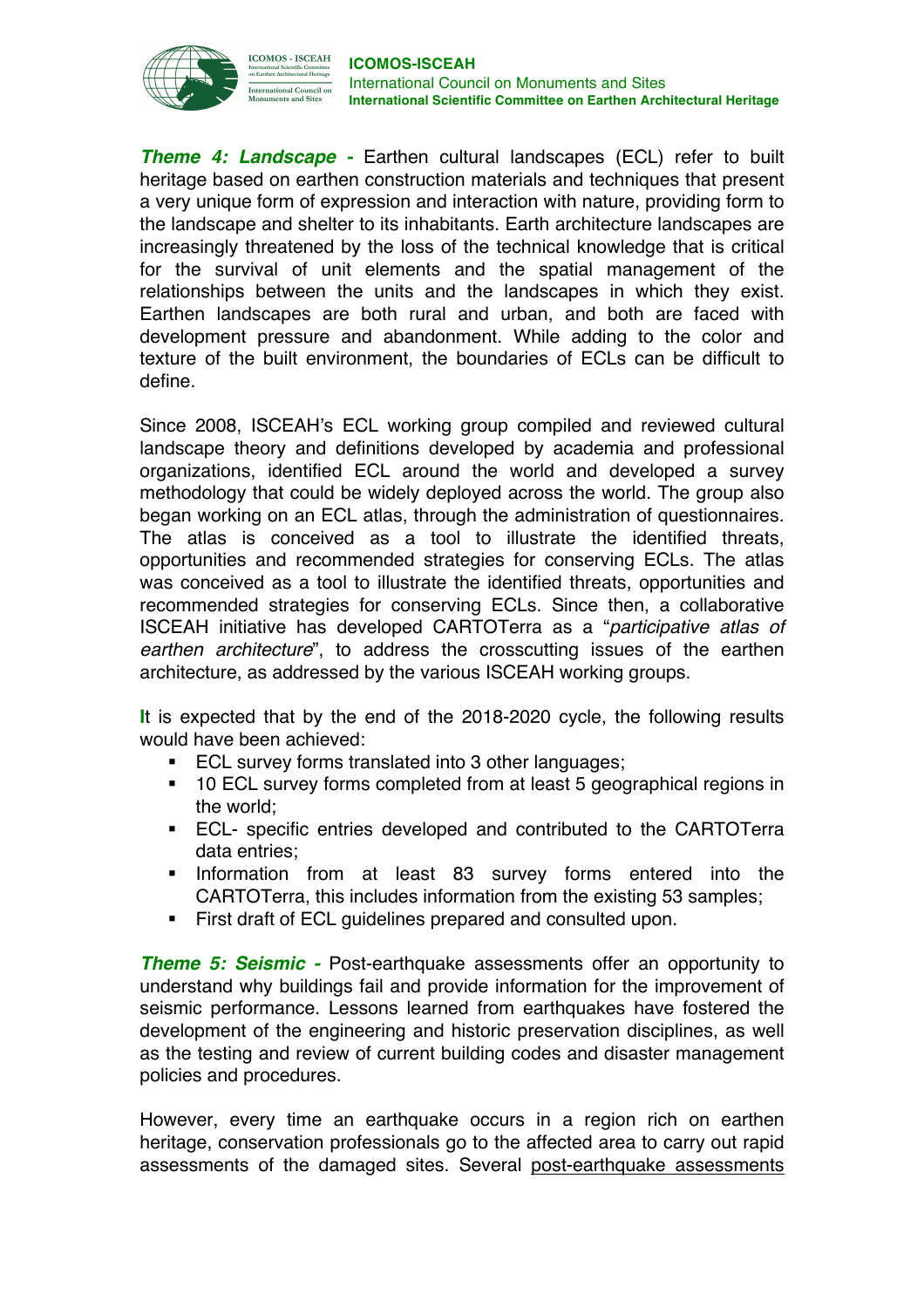

forms have been developed already to survey damage on historic sites, including those built on earth, but new ones are always created. Similar situation happens when heritage professionals need to justify the preservation of damaged historic earthen sites against demolition. There are already a few national charters and/or declarations that would support the professionals trying to save the damaged sites from public authorities who regularly advocate for demolition - and further banning of earthen construction - after an earthquake.

Therefore the theme on seismic of the International Scientific Committee on the Conservation of Earthen Architectural Heritage (ISCEAH) would like to collect and make public –via its website- the already existing post-earthquake assessment forms and national charters and/or declarations for the preservation of earthen sites located in seismic areas, in order to:

- Improve the damaged assessment of historic earthen sites hit by earthquakes;
- Decrease the conservation surveys that start from zero while figuring out how to response to damaged earthen historic sites;
- **Enhance the tools heritage professionals have while justifying the** preservation of earthen sites to public officials, the media and the general public advocating for demolition of the damaged historic earthen sites after an earthquake.

Due to the subject of this theme, it would be ideal to identify a few people from ISCARSAH and/or ICORP to work together in collecting the mentioned documents.

2.4. Structure: An unlimited ISCEAH general membership consists of several types: Expert, Associate and/or Emerging Professionals, Honorary, Institutional and Non-ICOMOS. In addition, a Board provides the leadership of the Committee. For the moment, discussions between all research groups occur over the listserv (icomos-isceah@googlegroups.com).

2.5. Budget: The work will be performed on a volunteer basis under the auspices of ISCEAH. Each theme will be responsible for proposing its budget and if needed, will seek funding with the potential assistance of ISCEAH.

# **3. ISCEAH Management**

3.1. Annual Activities Report: An annual activities report should be developed and submitted by each member of ISCEAH.

3.2. New Membership Applications: It is fundamental to increase the number of members of ISCEAH. In January 2018, when the new Executive Committee was elected, there were 113 members. Since that time, the new Executive Committee has been accepting numerous applications.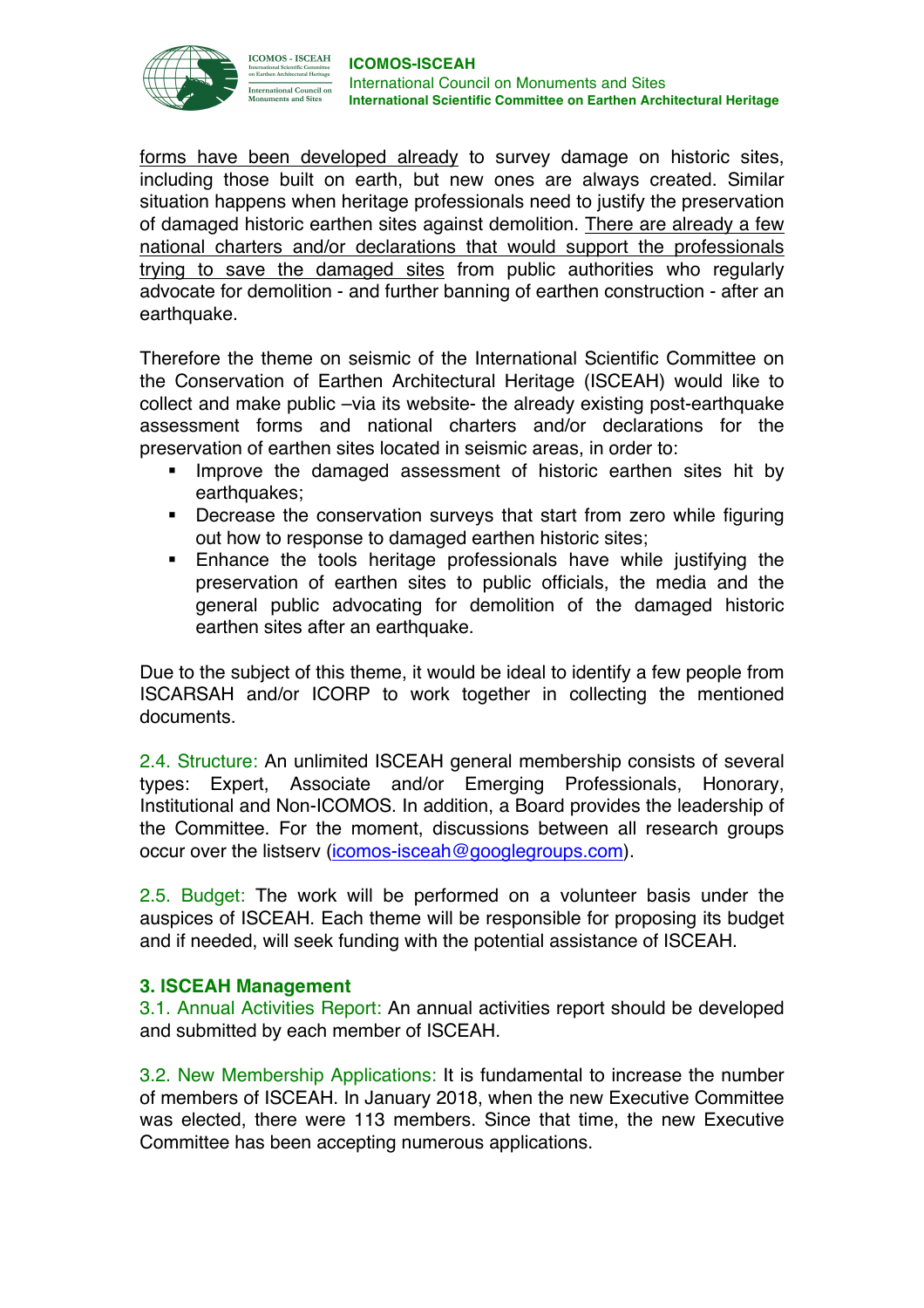

3.3. New Website: During 2016 and 2017, ISCEAH had no active website. However, ISCEAH had an active website from 2007 to 2015. The new Executive Committee will reactivate the old website and will prepare it, to be adapted to the new system of WorldPress.

3.4. Statutes Revision: ISCEAH's statutes were last revised in 2008. Since that time, ICOMOS has adopted revised statutes (2014 Triennial General Assembly in Florence). ICLAFI is developing model statutes based on these revisions. When the model statutes become available, the Board of ISCEAH will prepare revisions to ISCEAH's statutes for adoption by the National Committee - Designated Voters.

3.5. Management of ISC Platform: ISC platform has got relevant data from each member. All ISCEAH members that are included on this database should have their data revised.

3.6. Social media: ISCEAH already activated a Facebook page where information and photos are shared. It is intended to open an Instagram account as well.

# **4. TERRA World Congress**

Call for Expressions of Interest: Following the selection of Morocco-Italy to further develop their Expression of Interest and their withdrawal, another Call for Expressions of Interest will be issued, to host the  $13<sup>th</sup>$  World Congress on Earthen Architecture or TERRA 2021. The call will be issued in 2018.

## **5. New Working Groups to be created within ISCEAH**

5.1. Emerging Professionals: To respond to the request of the ICOMOS Secretariat, an Emerging Professionals Working Group will be created within ISCEAH. Also, an Emerging Professional will be nominated to represent ISCEAH at the international ICOMOS Emerging Group. This group is working on the definition of the meaning and on the establishment of a clear purpose to further help the strength of the group.

5.2. Climate Change: ISCEAH needs to start contributing more actively to climate change impact on earthen architecture and its fragile heritage. A working group with interdisciplinary contributions should be created to better face the enormous challenges that are rising constantly, in what concerns climate change.

# **6. Earthen Architecture Charter**

To better address the conservation and the preservation of earthen heritage worldwide, especially when so much heritage is being destroyed by incorrect interventions, it is crucial to create a road map and start working on a proposal that contributes to guide the preservation of the still standing earthen heritage.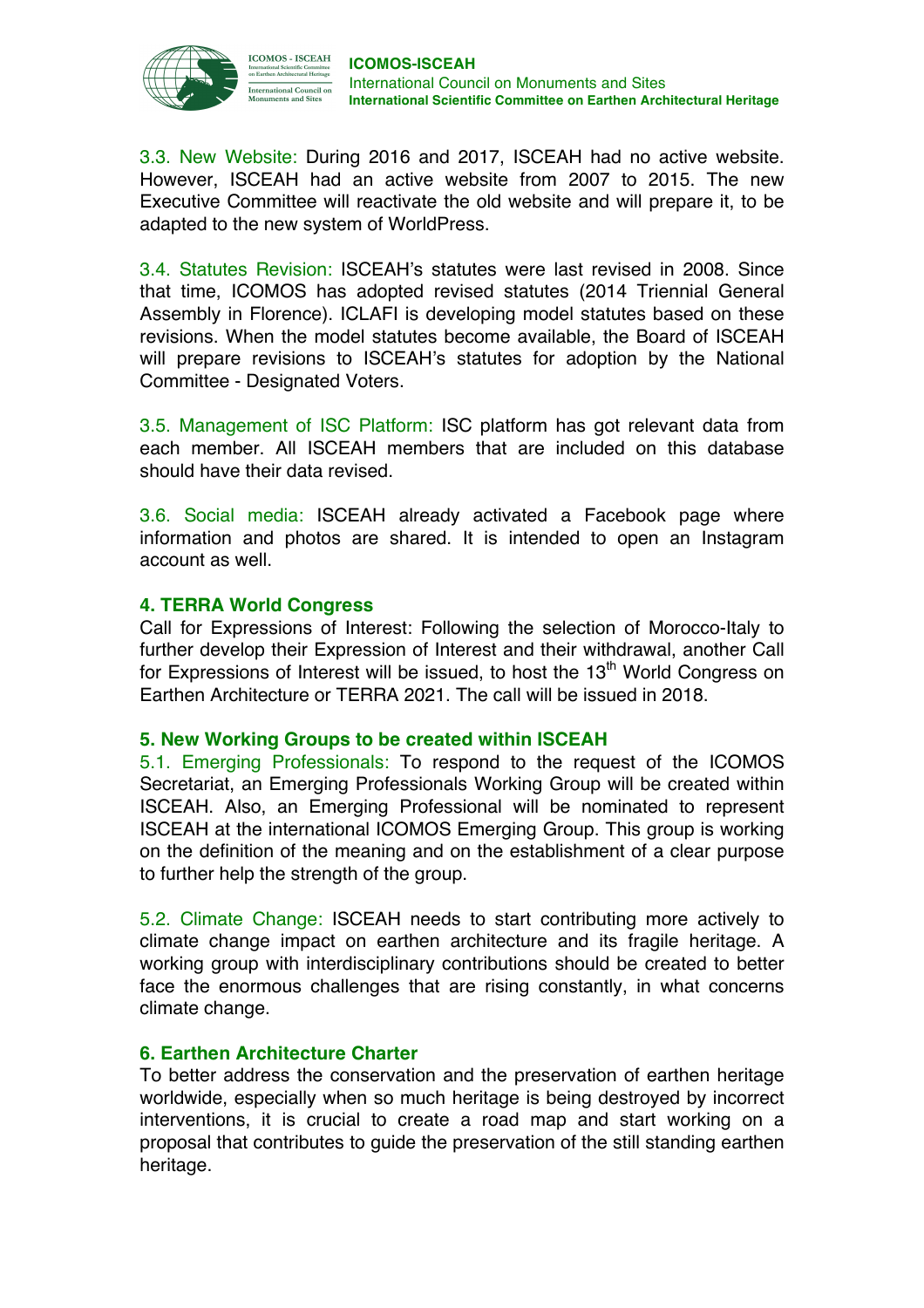

**ICOMOS - ISCEAH** nternational Council o<mark>n</mark><br>Ionuments and Sites

# **ANNEXES Appendix 1 –** Theme 1: In use

## **Introduction**

The ISCEAH Sub-committee on In-Use wishes to guide communities around the world in preserving, conserving and rehabilitating historic earthen resources worldwide.

### **Objectives**

The Sub-committee seeks to guide through a comprehensive illustrated document that can be easily disseminated. The document will assemble an illustrated glossary of terminology as well as a methodology for approaching work on a historic resource, including documentation and evaluation, assessment of best treatment/levels of intervention, and assessment of attainable and sustainable results. The document will specifically discuss evaluating and identifying appropriate adaptive reuses for a resource. The document will also use community case studies from around the world as illustrative examples.

#### **Results**

#### Introduction

The guidance document has the working title of *Thinking About Historic Resources: Guidance for Identification, Documentation, Evaluation, Treatment, and Management.* The proposed contents of this document were developed through an extensive evaluation of existing guidance documents from around the world. ICOMOS charters, and UNESCO and ICCROM recommendations, such as the Venice Charter, Nara Document, and Riga Charter were referenced to identify major international themes. The way in which different countries translated these universal themes into policies, principles, and standards was explored through an evaluation of the national guidance documents of the United States, China, and the United Kingdom. Country-specific evaluations were further supplemented by specific practical and technical recommendations from site-specific documents, such as the *Kasbah Taourirt* plan.

Following this in-depth investigation – from the broadest context to the most specific – the Sub-committee identified the terms, concepts, methodologies, technologies, and case studies that are necessary to address the needs of those working on historic resources. This information will be arranged in a logical manner that allows the reader to first gain a basic understanding of cultural heritage preservation concepts and terminology and then continue on to an evaluation of his or her specific resource. *Thinking About Historic Resources* will guide the reader through the steps of addressing a cultural resource in order and will attempt to provide guidance for most major considerations and treatment options; where guidance cannot be given, resources are suggested for further research.

## Visual Glossary

The inclusion of a glossary is crucial in a document which may be used by cultural heritage professionals and laymen from differing countries and educational backgrounds and who speak different languages. The Sub-committee in prior meetings determined that a visual glossary – one which supplements textual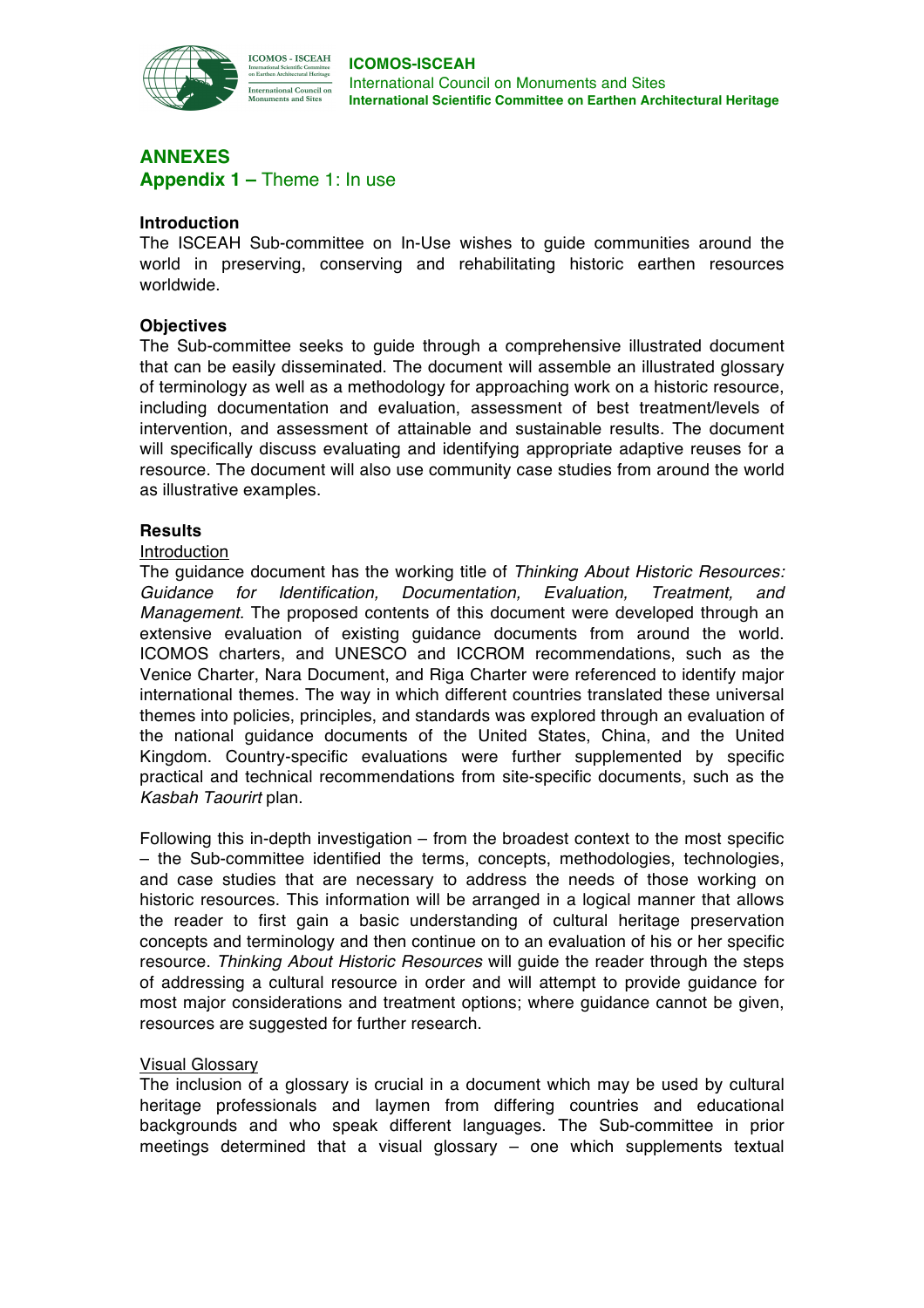

definitions with photographs, diagrams, and other graphics – will be especially useful in creating a comprehensible guide.

### Extended discussions of conceptual issues

In addition to the visual glossary, *Thinking About Historic Resources* will contain longer discussions of more complex or conceptual terms such as authenticity, significance, condition versus integrity, and the concept of minimal intervention. These terms, which are so critical to the understanding and practice of cultural heritage work and so ingrained into the minds of heritage professionals, must be thoroughly and clearly explored for the benefit of the layman or new professional.

#### Methodologies

*Thinking About Historic Resources* will guide the reader through five stages of interaction with their historic resource: identification, recordation and documentation, evaluation, treatment, and management. Within each of these stages, the document will address more specific methodologies. What is a survey and when might different survey types be applicable? What is the best way to document a particular resource? What tasks should be performed by a specialist and which can a generalist undertake?

The document will also include information on technical topics such as cleaning historic earthen architecture, materials testing, and documentary technologies. When should a building be tested for the presence of lead? Is pressure washing appropriate and, if so, how should it be done? What is a Building Information Model and why might one be helpful?

The Sub-committee acknowledges that it is not possible to cover every possible methodological and technological question and that the field is always evolving. In the interest of providing the most complete guidance, however, the Sub-committee will provide a robust appendix of recommended resources for further research and study.

#### Case studies

Case studies will be utilized throughout the document to illustrate specific methodological and technological concepts, potential challenges, successes, and failures. The 'story' of each case study will be supplemented by definitions and discussions of major concepts.

#### Calendar of Activities

Due to the distinct topics several committee members will be able to each write their sections autonomously for assemblage into one document. Currently the following sections have been identified.

| <b>Chapter</b>  | <b>Section</b>                                                                                                                                                                                                                                                                                          | Year      |
|-----------------|---------------------------------------------------------------------------------------------------------------------------------------------------------------------------------------------------------------------------------------------------------------------------------------------------------|-----------|
| 1. Introduction | 1.A Visual glossary<br>This section will define the terminology not only for this<br>guidance document but for the field in general. To<br>include such words/concepts as terms for the spectrum<br>of intervention in different countries, technical<br>terminology, acronyms, etc. Photographs and/or | 2018-2019 |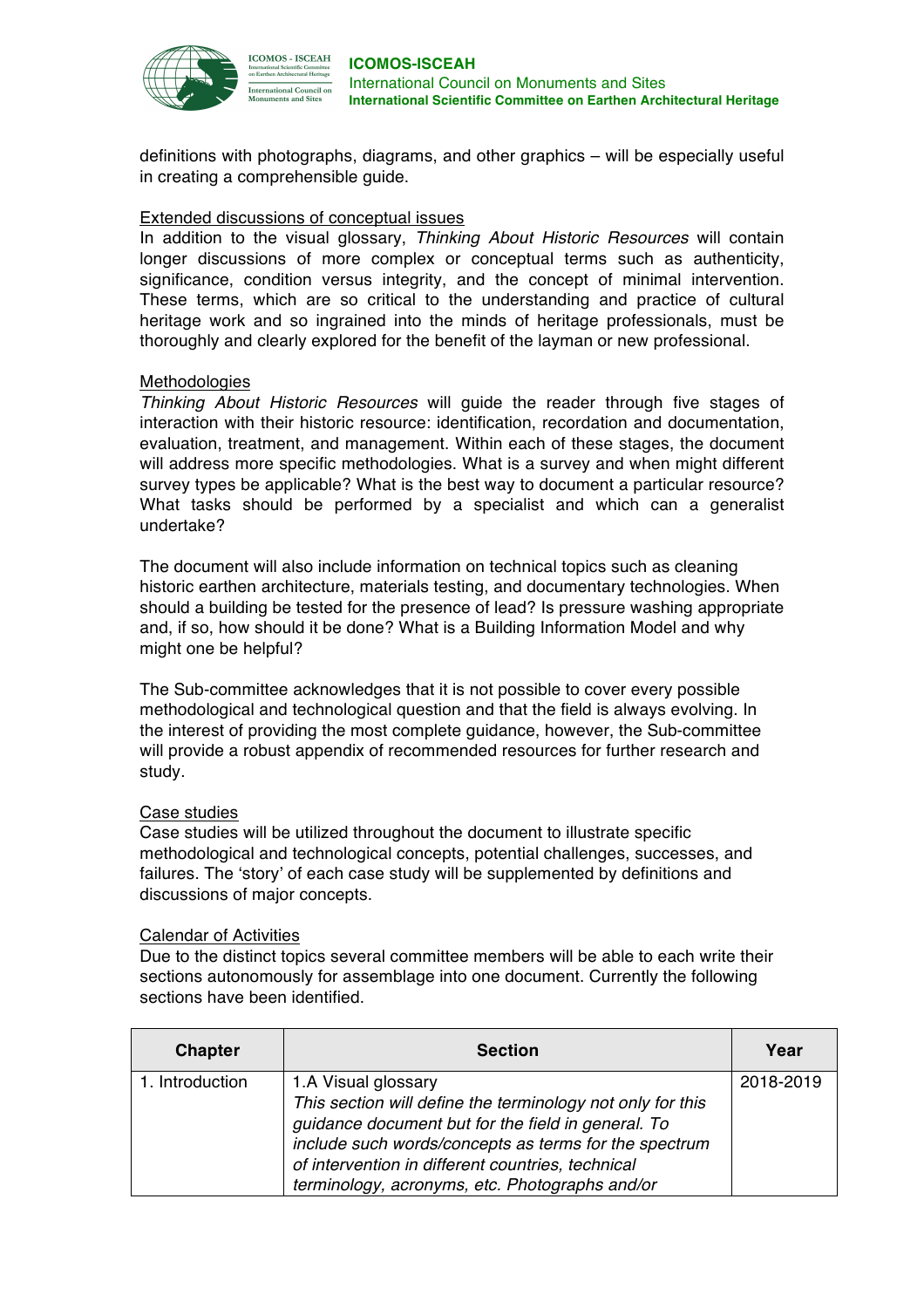

| 1.B International guidance documents<br>2018-2019<br>This section will introduce the reader to existing<br>international guidance frameworks.<br>2.A Introduction<br>2. Methodology<br>2018-2019<br>This section will introduce the reader to the general<br>methodology of approaching a historic resource from<br>initial identification through ongoing management. Each<br>of these steps will constitute its own section in the<br>document.<br>Identify $\rightarrow$ document $\rightarrow$ evaluate $\rightarrow$ treat $\rightarrow$ manage<br>2.B Identify<br>This section will guide the reader through different<br>aspects of identifying a historic resource (example topics<br>outlined below). For each topic, existing<br>standards/guidelines and applicable technologies will be<br>explained, a basic methodology outlined, and resources<br>given for further research.<br>2.B.1 Site history/historic context<br>2.B.2 Site boundaries<br>2018-2019<br>2.B.3 Existing conditions<br>This section will guide the reader through different<br>2.C Document<br>aspects of documenting a historic resource (example<br>topics outlined below). For each topic, existing<br>standards/guidelines and applicable technologies will be<br>explained, a basic methodology outlined, and resources<br>given for further research. Case study examples could<br>be particularly constructive.<br>2.C.1 Surveys<br>2018-2019<br>2.C.2 Graphical documentation<br>2018-2019<br>2.C.3 Narrative documentation<br>2018-2019<br>2018-2019<br>2.C.4 Documentation Repositories<br>This section will guide the reader through different<br>2.D Evaluate<br>aspects of evaluating the significance and integrity of a<br>historic resource, beginning with a conceptual discussion<br>of what significance and integrity are and ending with a<br>discussion on how to come to a final conclusion about a<br>resource's eligibility for listing, protection, etc.<br>2018-2019<br>2.D.1 Significance/ integrity<br>Examples from case studies, pointing out<br>benefits/uses/limitations/ drawbacks of each.<br>This section will introduce the reader to treatment<br>2.E Treat<br>philosophies and technologies. Since treatment is so<br>resource-specific, the science is constantly evolving, and<br>on-site treatment can be somewhat improvised, this<br>section may benefit more from case study examples<br>than prescriptive methodologies.<br>2.E.1 Treatment levels<br>2019-2020<br>2.E.2 Standards/ guidelines<br>This section will guide the reader through different<br>3. Manage | diagrams to accompany definitions, as appropriate. |  |
|------------------------------------------------------------------------------------------------------------------------------------------------------------------------------------------------------------------------------------------------------------------------------------------------------------------------------------------------------------------------------------------------------------------------------------------------------------------------------------------------------------------------------------------------------------------------------------------------------------------------------------------------------------------------------------------------------------------------------------------------------------------------------------------------------------------------------------------------------------------------------------------------------------------------------------------------------------------------------------------------------------------------------------------------------------------------------------------------------------------------------------------------------------------------------------------------------------------------------------------------------------------------------------------------------------------------------------------------------------------------------------------------------------------------------------------------------------------------------------------------------------------------------------------------------------------------------------------------------------------------------------------------------------------------------------------------------------------------------------------------------------------------------------------------------------------------------------------------------------------------------------------------------------------------------------------------------------------------------------------------------------------------------------------------------------------------------------------------------------------------------------------------------------------------------------------------------------------------------------------------------------------------------------------------------------------------------------------------------------------------------------------------------------------------------------------------------------------------------------------------------------------------------------------------------------------------------------------------------|----------------------------------------------------|--|
|                                                                                                                                                                                                                                                                                                                                                                                                                                                                                                                                                                                                                                                                                                                                                                                                                                                                                                                                                                                                                                                                                                                                                                                                                                                                                                                                                                                                                                                                                                                                                                                                                                                                                                                                                                                                                                                                                                                                                                                                                                                                                                                                                                                                                                                                                                                                                                                                                                                                                                                                                                                                      |                                                    |  |
|                                                                                                                                                                                                                                                                                                                                                                                                                                                                                                                                                                                                                                                                                                                                                                                                                                                                                                                                                                                                                                                                                                                                                                                                                                                                                                                                                                                                                                                                                                                                                                                                                                                                                                                                                                                                                                                                                                                                                                                                                                                                                                                                                                                                                                                                                                                                                                                                                                                                                                                                                                                                      |                                                    |  |
|                                                                                                                                                                                                                                                                                                                                                                                                                                                                                                                                                                                                                                                                                                                                                                                                                                                                                                                                                                                                                                                                                                                                                                                                                                                                                                                                                                                                                                                                                                                                                                                                                                                                                                                                                                                                                                                                                                                                                                                                                                                                                                                                                                                                                                                                                                                                                                                                                                                                                                                                                                                                      |                                                    |  |
|                                                                                                                                                                                                                                                                                                                                                                                                                                                                                                                                                                                                                                                                                                                                                                                                                                                                                                                                                                                                                                                                                                                                                                                                                                                                                                                                                                                                                                                                                                                                                                                                                                                                                                                                                                                                                                                                                                                                                                                                                                                                                                                                                                                                                                                                                                                                                                                                                                                                                                                                                                                                      |                                                    |  |
|                                                                                                                                                                                                                                                                                                                                                                                                                                                                                                                                                                                                                                                                                                                                                                                                                                                                                                                                                                                                                                                                                                                                                                                                                                                                                                                                                                                                                                                                                                                                                                                                                                                                                                                                                                                                                                                                                                                                                                                                                                                                                                                                                                                                                                                                                                                                                                                                                                                                                                                                                                                                      |                                                    |  |
|                                                                                                                                                                                                                                                                                                                                                                                                                                                                                                                                                                                                                                                                                                                                                                                                                                                                                                                                                                                                                                                                                                                                                                                                                                                                                                                                                                                                                                                                                                                                                                                                                                                                                                                                                                                                                                                                                                                                                                                                                                                                                                                                                                                                                                                                                                                                                                                                                                                                                                                                                                                                      |                                                    |  |
|                                                                                                                                                                                                                                                                                                                                                                                                                                                                                                                                                                                                                                                                                                                                                                                                                                                                                                                                                                                                                                                                                                                                                                                                                                                                                                                                                                                                                                                                                                                                                                                                                                                                                                                                                                                                                                                                                                                                                                                                                                                                                                                                                                                                                                                                                                                                                                                                                                                                                                                                                                                                      |                                                    |  |
|                                                                                                                                                                                                                                                                                                                                                                                                                                                                                                                                                                                                                                                                                                                                                                                                                                                                                                                                                                                                                                                                                                                                                                                                                                                                                                                                                                                                                                                                                                                                                                                                                                                                                                                                                                                                                                                                                                                                                                                                                                                                                                                                                                                                                                                                                                                                                                                                                                                                                                                                                                                                      |                                                    |  |
|                                                                                                                                                                                                                                                                                                                                                                                                                                                                                                                                                                                                                                                                                                                                                                                                                                                                                                                                                                                                                                                                                                                                                                                                                                                                                                                                                                                                                                                                                                                                                                                                                                                                                                                                                                                                                                                                                                                                                                                                                                                                                                                                                                                                                                                                                                                                                                                                                                                                                                                                                                                                      |                                                    |  |
|                                                                                                                                                                                                                                                                                                                                                                                                                                                                                                                                                                                                                                                                                                                                                                                                                                                                                                                                                                                                                                                                                                                                                                                                                                                                                                                                                                                                                                                                                                                                                                                                                                                                                                                                                                                                                                                                                                                                                                                                                                                                                                                                                                                                                                                                                                                                                                                                                                                                                                                                                                                                      |                                                    |  |
|                                                                                                                                                                                                                                                                                                                                                                                                                                                                                                                                                                                                                                                                                                                                                                                                                                                                                                                                                                                                                                                                                                                                                                                                                                                                                                                                                                                                                                                                                                                                                                                                                                                                                                                                                                                                                                                                                                                                                                                                                                                                                                                                                                                                                                                                                                                                                                                                                                                                                                                                                                                                      |                                                    |  |
|                                                                                                                                                                                                                                                                                                                                                                                                                                                                                                                                                                                                                                                                                                                                                                                                                                                                                                                                                                                                                                                                                                                                                                                                                                                                                                                                                                                                                                                                                                                                                                                                                                                                                                                                                                                                                                                                                                                                                                                                                                                                                                                                                                                                                                                                                                                                                                                                                                                                                                                                                                                                      |                                                    |  |
|                                                                                                                                                                                                                                                                                                                                                                                                                                                                                                                                                                                                                                                                                                                                                                                                                                                                                                                                                                                                                                                                                                                                                                                                                                                                                                                                                                                                                                                                                                                                                                                                                                                                                                                                                                                                                                                                                                                                                                                                                                                                                                                                                                                                                                                                                                                                                                                                                                                                                                                                                                                                      |                                                    |  |
|                                                                                                                                                                                                                                                                                                                                                                                                                                                                                                                                                                                                                                                                                                                                                                                                                                                                                                                                                                                                                                                                                                                                                                                                                                                                                                                                                                                                                                                                                                                                                                                                                                                                                                                                                                                                                                                                                                                                                                                                                                                                                                                                                                                                                                                                                                                                                                                                                                                                                                                                                                                                      |                                                    |  |
|                                                                                                                                                                                                                                                                                                                                                                                                                                                                                                                                                                                                                                                                                                                                                                                                                                                                                                                                                                                                                                                                                                                                                                                                                                                                                                                                                                                                                                                                                                                                                                                                                                                                                                                                                                                                                                                                                                                                                                                                                                                                                                                                                                                                                                                                                                                                                                                                                                                                                                                                                                                                      |                                                    |  |
|                                                                                                                                                                                                                                                                                                                                                                                                                                                                                                                                                                                                                                                                                                                                                                                                                                                                                                                                                                                                                                                                                                                                                                                                                                                                                                                                                                                                                                                                                                                                                                                                                                                                                                                                                                                                                                                                                                                                                                                                                                                                                                                                                                                                                                                                                                                                                                                                                                                                                                                                                                                                      |                                                    |  |
|                                                                                                                                                                                                                                                                                                                                                                                                                                                                                                                                                                                                                                                                                                                                                                                                                                                                                                                                                                                                                                                                                                                                                                                                                                                                                                                                                                                                                                                                                                                                                                                                                                                                                                                                                                                                                                                                                                                                                                                                                                                                                                                                                                                                                                                                                                                                                                                                                                                                                                                                                                                                      |                                                    |  |
|                                                                                                                                                                                                                                                                                                                                                                                                                                                                                                                                                                                                                                                                                                                                                                                                                                                                                                                                                                                                                                                                                                                                                                                                                                                                                                                                                                                                                                                                                                                                                                                                                                                                                                                                                                                                                                                                                                                                                                                                                                                                                                                                                                                                                                                                                                                                                                                                                                                                                                                                                                                                      |                                                    |  |
|                                                                                                                                                                                                                                                                                                                                                                                                                                                                                                                                                                                                                                                                                                                                                                                                                                                                                                                                                                                                                                                                                                                                                                                                                                                                                                                                                                                                                                                                                                                                                                                                                                                                                                                                                                                                                                                                                                                                                                                                                                                                                                                                                                                                                                                                                                                                                                                                                                                                                                                                                                                                      |                                                    |  |
|                                                                                                                                                                                                                                                                                                                                                                                                                                                                                                                                                                                                                                                                                                                                                                                                                                                                                                                                                                                                                                                                                                                                                                                                                                                                                                                                                                                                                                                                                                                                                                                                                                                                                                                                                                                                                                                                                                                                                                                                                                                                                                                                                                                                                                                                                                                                                                                                                                                                                                                                                                                                      |                                                    |  |
|                                                                                                                                                                                                                                                                                                                                                                                                                                                                                                                                                                                                                                                                                                                                                                                                                                                                                                                                                                                                                                                                                                                                                                                                                                                                                                                                                                                                                                                                                                                                                                                                                                                                                                                                                                                                                                                                                                                                                                                                                                                                                                                                                                                                                                                                                                                                                                                                                                                                                                                                                                                                      |                                                    |  |
|                                                                                                                                                                                                                                                                                                                                                                                                                                                                                                                                                                                                                                                                                                                                                                                                                                                                                                                                                                                                                                                                                                                                                                                                                                                                                                                                                                                                                                                                                                                                                                                                                                                                                                                                                                                                                                                                                                                                                                                                                                                                                                                                                                                                                                                                                                                                                                                                                                                                                                                                                                                                      |                                                    |  |
|                                                                                                                                                                                                                                                                                                                                                                                                                                                                                                                                                                                                                                                                                                                                                                                                                                                                                                                                                                                                                                                                                                                                                                                                                                                                                                                                                                                                                                                                                                                                                                                                                                                                                                                                                                                                                                                                                                                                                                                                                                                                                                                                                                                                                                                                                                                                                                                                                                                                                                                                                                                                      |                                                    |  |
|                                                                                                                                                                                                                                                                                                                                                                                                                                                                                                                                                                                                                                                                                                                                                                                                                                                                                                                                                                                                                                                                                                                                                                                                                                                                                                                                                                                                                                                                                                                                                                                                                                                                                                                                                                                                                                                                                                                                                                                                                                                                                                                                                                                                                                                                                                                                                                                                                                                                                                                                                                                                      |                                                    |  |
|                                                                                                                                                                                                                                                                                                                                                                                                                                                                                                                                                                                                                                                                                                                                                                                                                                                                                                                                                                                                                                                                                                                                                                                                                                                                                                                                                                                                                                                                                                                                                                                                                                                                                                                                                                                                                                                                                                                                                                                                                                                                                                                                                                                                                                                                                                                                                                                                                                                                                                                                                                                                      |                                                    |  |
|                                                                                                                                                                                                                                                                                                                                                                                                                                                                                                                                                                                                                                                                                                                                                                                                                                                                                                                                                                                                                                                                                                                                                                                                                                                                                                                                                                                                                                                                                                                                                                                                                                                                                                                                                                                                                                                                                                                                                                                                                                                                                                                                                                                                                                                                                                                                                                                                                                                                                                                                                                                                      |                                                    |  |
|                                                                                                                                                                                                                                                                                                                                                                                                                                                                                                                                                                                                                                                                                                                                                                                                                                                                                                                                                                                                                                                                                                                                                                                                                                                                                                                                                                                                                                                                                                                                                                                                                                                                                                                                                                                                                                                                                                                                                                                                                                                                                                                                                                                                                                                                                                                                                                                                                                                                                                                                                                                                      |                                                    |  |
|                                                                                                                                                                                                                                                                                                                                                                                                                                                                                                                                                                                                                                                                                                                                                                                                                                                                                                                                                                                                                                                                                                                                                                                                                                                                                                                                                                                                                                                                                                                                                                                                                                                                                                                                                                                                                                                                                                                                                                                                                                                                                                                                                                                                                                                                                                                                                                                                                                                                                                                                                                                                      |                                                    |  |
|                                                                                                                                                                                                                                                                                                                                                                                                                                                                                                                                                                                                                                                                                                                                                                                                                                                                                                                                                                                                                                                                                                                                                                                                                                                                                                                                                                                                                                                                                                                                                                                                                                                                                                                                                                                                                                                                                                                                                                                                                                                                                                                                                                                                                                                                                                                                                                                                                                                                                                                                                                                                      |                                                    |  |
|                                                                                                                                                                                                                                                                                                                                                                                                                                                                                                                                                                                                                                                                                                                                                                                                                                                                                                                                                                                                                                                                                                                                                                                                                                                                                                                                                                                                                                                                                                                                                                                                                                                                                                                                                                                                                                                                                                                                                                                                                                                                                                                                                                                                                                                                                                                                                                                                                                                                                                                                                                                                      |                                                    |  |
|                                                                                                                                                                                                                                                                                                                                                                                                                                                                                                                                                                                                                                                                                                                                                                                                                                                                                                                                                                                                                                                                                                                                                                                                                                                                                                                                                                                                                                                                                                                                                                                                                                                                                                                                                                                                                                                                                                                                                                                                                                                                                                                                                                                                                                                                                                                                                                                                                                                                                                                                                                                                      |                                                    |  |
|                                                                                                                                                                                                                                                                                                                                                                                                                                                                                                                                                                                                                                                                                                                                                                                                                                                                                                                                                                                                                                                                                                                                                                                                                                                                                                                                                                                                                                                                                                                                                                                                                                                                                                                                                                                                                                                                                                                                                                                                                                                                                                                                                                                                                                                                                                                                                                                                                                                                                                                                                                                                      |                                                    |  |
|                                                                                                                                                                                                                                                                                                                                                                                                                                                                                                                                                                                                                                                                                                                                                                                                                                                                                                                                                                                                                                                                                                                                                                                                                                                                                                                                                                                                                                                                                                                                                                                                                                                                                                                                                                                                                                                                                                                                                                                                                                                                                                                                                                                                                                                                                                                                                                                                                                                                                                                                                                                                      |                                                    |  |
|                                                                                                                                                                                                                                                                                                                                                                                                                                                                                                                                                                                                                                                                                                                                                                                                                                                                                                                                                                                                                                                                                                                                                                                                                                                                                                                                                                                                                                                                                                                                                                                                                                                                                                                                                                                                                                                                                                                                                                                                                                                                                                                                                                                                                                                                                                                                                                                                                                                                                                                                                                                                      |                                                    |  |
|                                                                                                                                                                                                                                                                                                                                                                                                                                                                                                                                                                                                                                                                                                                                                                                                                                                                                                                                                                                                                                                                                                                                                                                                                                                                                                                                                                                                                                                                                                                                                                                                                                                                                                                                                                                                                                                                                                                                                                                                                                                                                                                                                                                                                                                                                                                                                                                                                                                                                                                                                                                                      |                                                    |  |
|                                                                                                                                                                                                                                                                                                                                                                                                                                                                                                                                                                                                                                                                                                                                                                                                                                                                                                                                                                                                                                                                                                                                                                                                                                                                                                                                                                                                                                                                                                                                                                                                                                                                                                                                                                                                                                                                                                                                                                                                                                                                                                                                                                                                                                                                                                                                                                                                                                                                                                                                                                                                      |                                                    |  |
|                                                                                                                                                                                                                                                                                                                                                                                                                                                                                                                                                                                                                                                                                                                                                                                                                                                                                                                                                                                                                                                                                                                                                                                                                                                                                                                                                                                                                                                                                                                                                                                                                                                                                                                                                                                                                                                                                                                                                                                                                                                                                                                                                                                                                                                                                                                                                                                                                                                                                                                                                                                                      |                                                    |  |
|                                                                                                                                                                                                                                                                                                                                                                                                                                                                                                                                                                                                                                                                                                                                                                                                                                                                                                                                                                                                                                                                                                                                                                                                                                                                                                                                                                                                                                                                                                                                                                                                                                                                                                                                                                                                                                                                                                                                                                                                                                                                                                                                                                                                                                                                                                                                                                                                                                                                                                                                                                                                      |                                                    |  |
|                                                                                                                                                                                                                                                                                                                                                                                                                                                                                                                                                                                                                                                                                                                                                                                                                                                                                                                                                                                                                                                                                                                                                                                                                                                                                                                                                                                                                                                                                                                                                                                                                                                                                                                                                                                                                                                                                                                                                                                                                                                                                                                                                                                                                                                                                                                                                                                                                                                                                                                                                                                                      |                                                    |  |
|                                                                                                                                                                                                                                                                                                                                                                                                                                                                                                                                                                                                                                                                                                                                                                                                                                                                                                                                                                                                                                                                                                                                                                                                                                                                                                                                                                                                                                                                                                                                                                                                                                                                                                                                                                                                                                                                                                                                                                                                                                                                                                                                                                                                                                                                                                                                                                                                                                                                                                                                                                                                      |                                                    |  |
|                                                                                                                                                                                                                                                                                                                                                                                                                                                                                                                                                                                                                                                                                                                                                                                                                                                                                                                                                                                                                                                                                                                                                                                                                                                                                                                                                                                                                                                                                                                                                                                                                                                                                                                                                                                                                                                                                                                                                                                                                                                                                                                                                                                                                                                                                                                                                                                                                                                                                                                                                                                                      |                                                    |  |
|                                                                                                                                                                                                                                                                                                                                                                                                                                                                                                                                                                                                                                                                                                                                                                                                                                                                                                                                                                                                                                                                                                                                                                                                                                                                                                                                                                                                                                                                                                                                                                                                                                                                                                                                                                                                                                                                                                                                                                                                                                                                                                                                                                                                                                                                                                                                                                                                                                                                                                                                                                                                      |                                                    |  |
|                                                                                                                                                                                                                                                                                                                                                                                                                                                                                                                                                                                                                                                                                                                                                                                                                                                                                                                                                                                                                                                                                                                                                                                                                                                                                                                                                                                                                                                                                                                                                                                                                                                                                                                                                                                                                                                                                                                                                                                                                                                                                                                                                                                                                                                                                                                                                                                                                                                                                                                                                                                                      |                                                    |  |
|                                                                                                                                                                                                                                                                                                                                                                                                                                                                                                                                                                                                                                                                                                                                                                                                                                                                                                                                                                                                                                                                                                                                                                                                                                                                                                                                                                                                                                                                                                                                                                                                                                                                                                                                                                                                                                                                                                                                                                                                                                                                                                                                                                                                                                                                                                                                                                                                                                                                                                                                                                                                      |                                                    |  |
|                                                                                                                                                                                                                                                                                                                                                                                                                                                                                                                                                                                                                                                                                                                                                                                                                                                                                                                                                                                                                                                                                                                                                                                                                                                                                                                                                                                                                                                                                                                                                                                                                                                                                                                                                                                                                                                                                                                                                                                                                                                                                                                                                                                                                                                                                                                                                                                                                                                                                                                                                                                                      |                                                    |  |
|                                                                                                                                                                                                                                                                                                                                                                                                                                                                                                                                                                                                                                                                                                                                                                                                                                                                                                                                                                                                                                                                                                                                                                                                                                                                                                                                                                                                                                                                                                                                                                                                                                                                                                                                                                                                                                                                                                                                                                                                                                                                                                                                                                                                                                                                                                                                                                                                                                                                                                                                                                                                      |                                                    |  |
|                                                                                                                                                                                                                                                                                                                                                                                                                                                                                                                                                                                                                                                                                                                                                                                                                                                                                                                                                                                                                                                                                                                                                                                                                                                                                                                                                                                                                                                                                                                                                                                                                                                                                                                                                                                                                                                                                                                                                                                                                                                                                                                                                                                                                                                                                                                                                                                                                                                                                                                                                                                                      |                                                    |  |
|                                                                                                                                                                                                                                                                                                                                                                                                                                                                                                                                                                                                                                                                                                                                                                                                                                                                                                                                                                                                                                                                                                                                                                                                                                                                                                                                                                                                                                                                                                                                                                                                                                                                                                                                                                                                                                                                                                                                                                                                                                                                                                                                                                                                                                                                                                                                                                                                                                                                                                                                                                                                      |                                                    |  |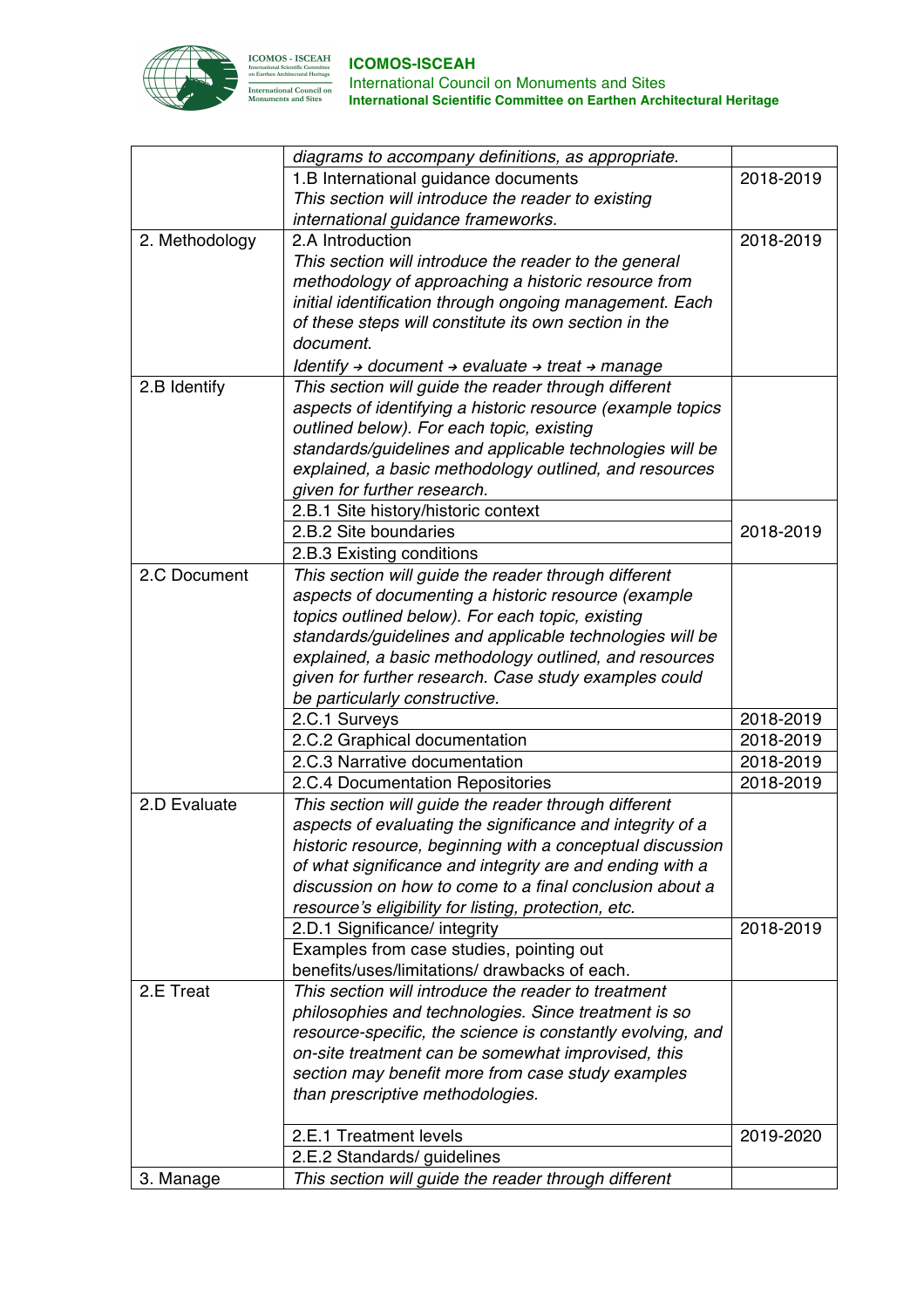

|                 | aspects of managing a historic resource after treatment<br>is complete. The importance of continued management<br>may be best conveyed through case study examples of<br>successful and unsuccessful management planning. |      |  |
|-----------------|---------------------------------------------------------------------------------------------------------------------------------------------------------------------------------------------------------------------------|------|--|
|                 | 3.A Ongoing management planning                                                                                                                                                                                           | 2020 |  |
|                 | 3.B Record of treatment                                                                                                                                                                                                   |      |  |
|                 | 3.C Periodic re-evaluation                                                                                                                                                                                                |      |  |
| 4. Technologies | Discuss relevant treatment technologies and provide                                                                                                                                                                       |      |  |
|                 | resources for further research.                                                                                                                                                                                           |      |  |
|                 | 4.A Cleaning historic architecture                                                                                                                                                                                        | 2020 |  |
|                 | 4.B Repairing historic earthen architecture                                                                                                                                                                               |      |  |
|                 | 4.C Materials testing                                                                                                                                                                                                     |      |  |
|                 | 4.D documentation technologies                                                                                                                                                                                            |      |  |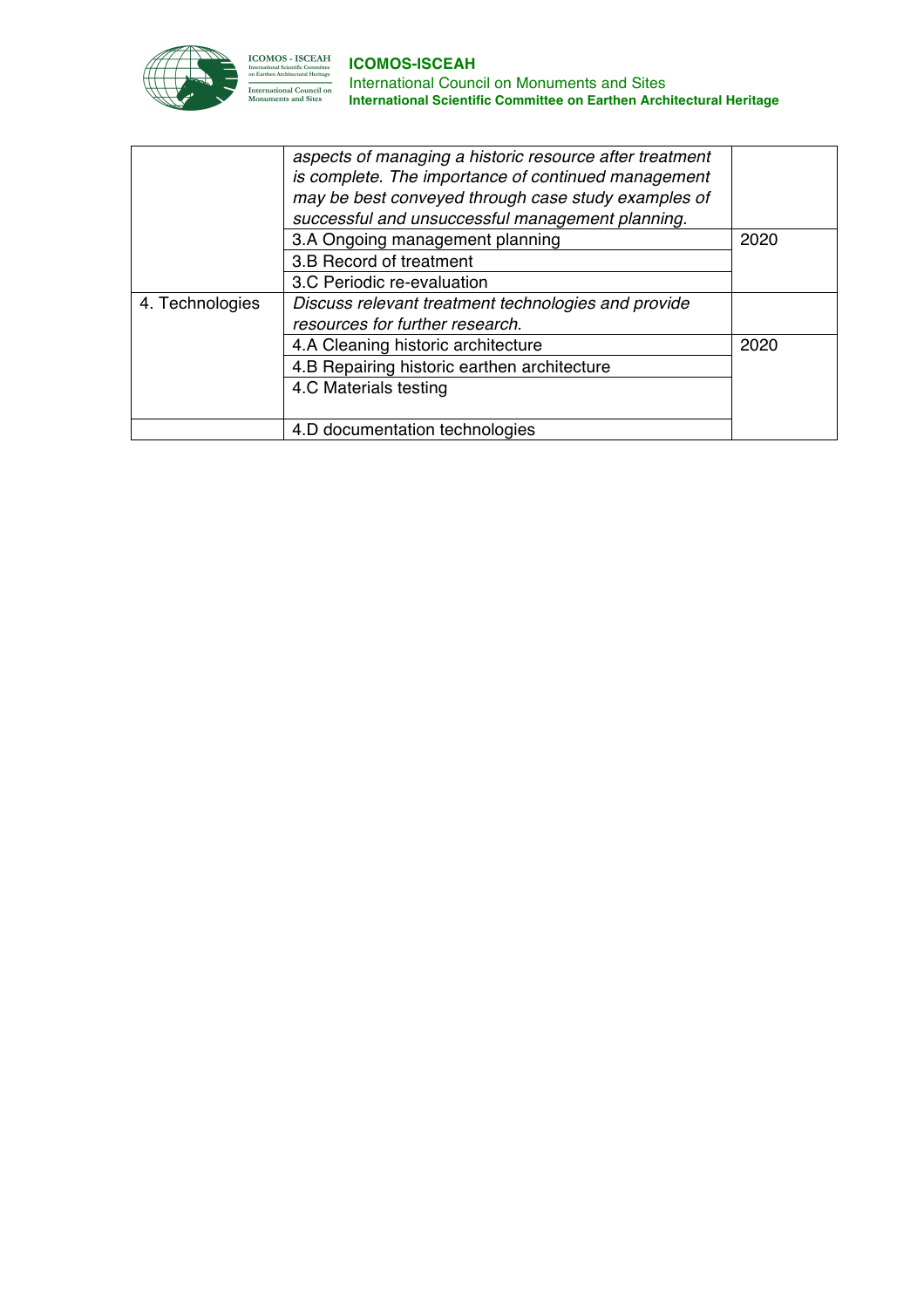

# **Appendix 2 -** Theme 2: Archaeology

## **Introduction**

The ISCEAH Sub-committee in Archaeology focuses on the conservation and the study of earthen archaeological heritage. To do so, it is necessary to know and apply new methodologies to comprehensively understand our object of study. For the conservation of the archaeological heritage, research is the main task, in order to comprehend constructive techniques, which have been used in the past and evaluate the possibility to apply them in the present. For this, it is important to follow the resistance principle of the materials and its effectiveness through essays.

The activities to be developed during 2018-2020 period, seek to encourage the participation of professionals interested in earthen archaeological architecture, in order to exchange experiences and analyze the situation of heritage in the world.

## **Objectives**

To achieve a comprehensive knowledge of the earthen archaeological architecture in the ISCEAH group, the following objectives will be pursued:

- 1 Continue and conclude the Glossary.
- 2 Generate a circle of debates about the following cases:
	- a) Threats and destruction suffered by the archaeological heritage b) Measures adopted to mitigate these possible events.
- 3 Strengthen the work in social networks such as Facebook to contribute for the awareness of the selected cases study and / or intervention in archaeological earthen architecture at the ISCEAH group level.

#### **Results**

The results expected for the 2018-2020 period are the following:

1 - Preparation of a Glossary that reflects the different types of pathologies that may be seen in archaeological architecture, through the development of a dynamic and interactive database. The database is structured following the guidelines established by Enrico Fodde, as coordinator of Theme 2 (2009-2013). The support of the group members will be requested to generate a database with the latest advances in software. In this database, it will be possible to continuously integrate information, among all the members of the ISCEAH archaeological group. Once the information is included, it will be reviewed and evaluated by the Committee so that the content has an official endorsement.

In this way, the glossary becomes a tool for continuous consultation to assess and perform the diagnosis of damage that earthen archaeological architecture presents. This will allow knowledge to establish better strategies in the conservation of earthen architecture.

2 - The earthen archaeological heritage is constantly undermined by both human and natural factors (pathologies). There is a need for a critical perspective that encourages the exchange of solutions that are adopted by the professionals of the ISCEAH group against these types of threats. To achieve this goal, a topic will be proposed (for example: the analysis of structural pathologies in earthen archaeological sites and their solutions through conservation). Professionals will share their experiences, through e-mails or a virtual platform, and cases will be studied in greater depth.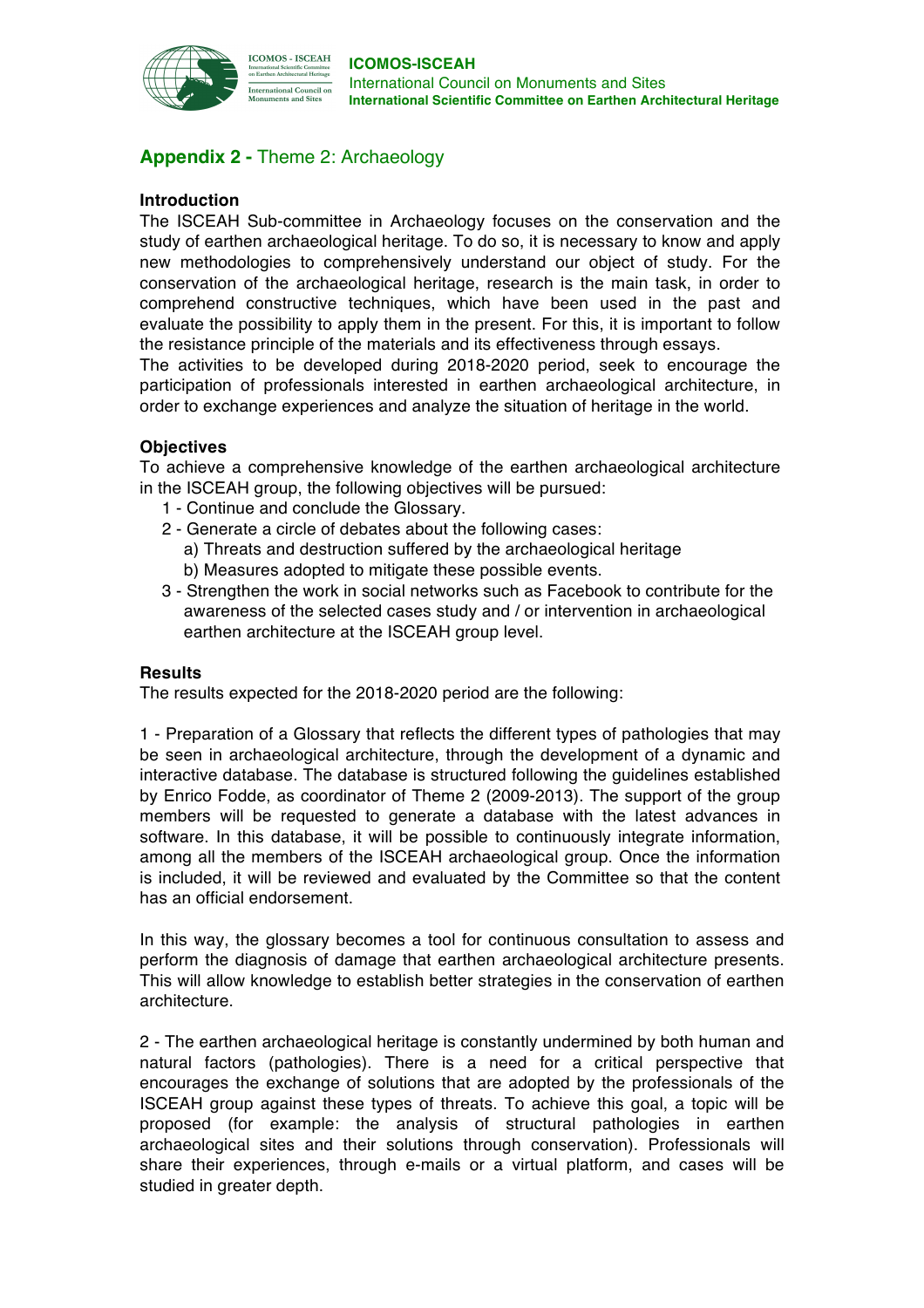

3 - It is necessary to strengthen the participation in social networks, in order to expose through a graphic registration, pathologies that have affected the earthen architecture and the intervention solutions at the conservation level, as well as the studies carried out on the materials. It is also important to exchange information through PDFs and the dissemination of events.

## **Calendar**

## 1 – Glossary

| <b>Activities</b>                                                                                      | Year |      |      |      |
|--------------------------------------------------------------------------------------------------------|------|------|------|------|
|                                                                                                        | 2018 | 2019 | 2020 | 2021 |
| Development and evaluation of<br>the database.                                                         | X    |      |      |      |
| Integration of the data into the<br>database by ISCEAH.                                                |      | x    | X    |      |
| Evaluation of the data by the<br>committee.                                                            |      | X    | X    |      |
| Preparation of the final document<br>where the information of the data<br>is integrated and processed. |      |      |      | X    |

## 2 - Circle of debate

| Activities                                                  | Year |      |      |      |
|-------------------------------------------------------------|------|------|------|------|
|                                                             | 2018 | 2019 | 2020 | 2021 |
| Evaluate a platform for interaction<br>(multimedia - Skype) | x    |      |      |      |
| Proposition of a discussion topic                           | X    |      |      |      |
| by members                                                  |      |      |      |      |
| Encourage the debate regarding                              | X    | X    | X    | x    |
| the problems faced by earthen                               |      |      |      |      |
| archaeological architecture                                 |      |      |      |      |
| Preparation of a document-                                  |      |      | X    | X    |
| memory that reflects the ideas                              |      |      |      |      |
| expressed in the debate.                                    |      |      |      |      |

#### 3 - Social Network

The chair of the archaeological group is currently administrating ISCEAH Facebook, but it would be good to integrate more than one administrator, and at the same time to encourage the participation of the all ISCEAH group. As it is a closed group and only members of ISCEAH can participate, if someone wants to join the closed Facebook group, it is left to criteria and evaluation if necessary.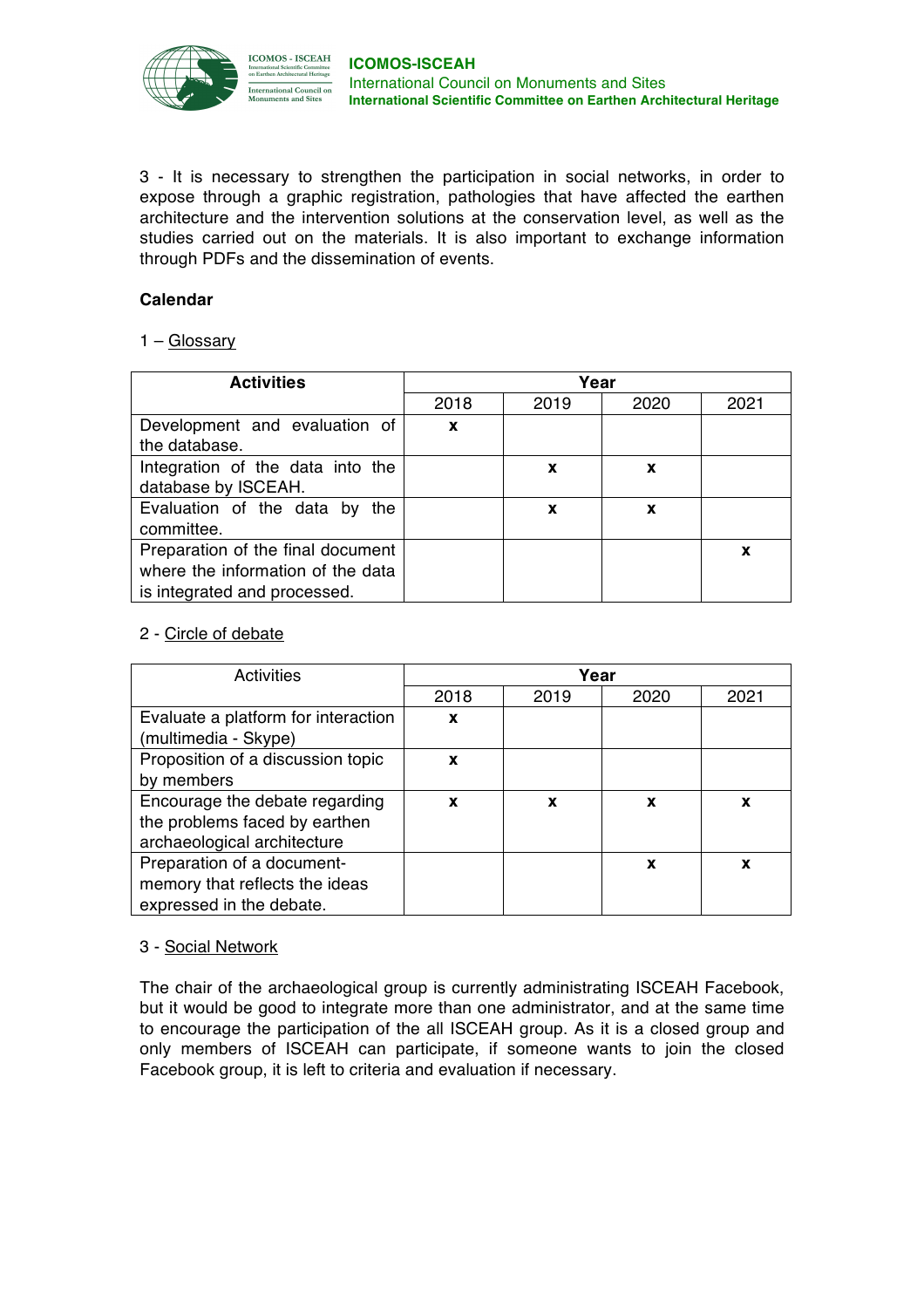

# **Appendix 3 -** Theme 3: Technology

## **Proposal for the period 2018-2020**

#### **Problem**:

It is very common in the literature to read descriptions of earthen architecture, which unfortunately are far from satisfactory. For example, there are: errors in the type of techniques that were used; descriptions limited to morphology without any mention of the associated constructive cultures (even in hypothetical form); lack of illustration of the technical ingenuity of these earthen constructions.

These generalities do not serve earthen architecture, while the lessons of archaeological, heritage and vernacular earthen heritage for a sustainable architecture are probably multiple (responses to natural context and hazards, economical aspects, etc.).

In order to participate in a better knowledge of earthen architecture, it is proposed that the ICOMOS-ISCEAH community take stock of the existing works on terminologies of earthen techniques in various languages and feed an atlas of technical ingenuity of earthen constructions, to provide a first base of knowledge illustrating the variety and richness of techniques. This knowledge shall open up perspectives on the question of technologies that could go beyond the subject matter to embrace broader notions, such as economy, environment, culture and societies.

### **Outcomes**:

The theme on technology of the International Scientific Committee on the Conservation of Earthen Architectural Heritage (ISCEAH) would like to collect and make public a selection of existing works on terminologies on earthen architecture techniques sorted by languages and an alpha version of the atlas of remarkable historic / traditional techniques in earthen structures; in order to:

- Disseminate the existing knowledge on the different techniques already recorded in earthen architecture;
- Bring awareness on the wealth of earthen architecture techniques.

Terminologies are defined as: the body of terms used with a particular technical application in a subject of study, profession, etc. It differs from glossary, which is a collection of specialized terms in several languages. To start, it is suggested to collect works on terminology in the languages of ICOMOS (English, French and Spanish).

#### **Activities and Timetable**:

During the next two years and a half, the theme technology of ISCEAH will collect and make public:

- a) A selection of the already existing works on terminology of earthen architecture techniques sorted by languages; and,
- b) An alpha version of the atlas of remarkable traditional techniques of earthen structures in countries where members undertake works and researches. Remarkable traditional techniques shall be original or judicious technical architecture or details.

These activities will be done following this timetable: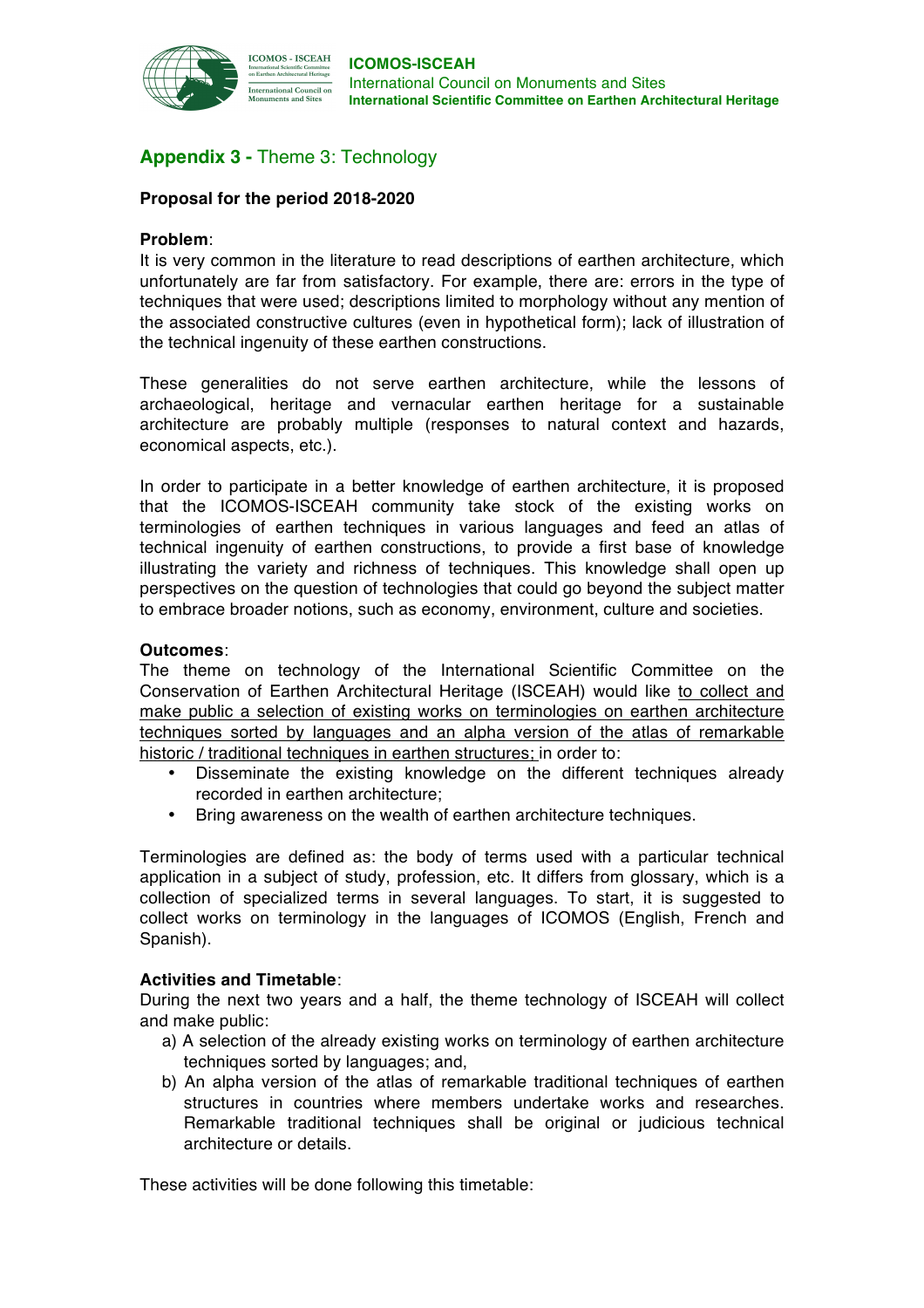

- 1) May-July 2018: Distribution of proposal. Call for members to be part of the theme. Call for members to be part of an ISCEAH Theme 3 Advisory Committee in charge of discussing the most appropriate works on terminology to be posted, revising the information made available in the atlas;
- 2) July-December 2018: Collection of existing works on terminology (open call to all ISCEAH members);
- 3) July 2019: Evaluation and recommendations by Theme 3 Advisory Committee on the ongoing process;
- 4) January-June 2019: Discussion among the Theme 3 Advisory Committee to select the most appropriate works on terminology to further be disseminate;
- 5) January-June 2019: Post selected works on terminology on ISCEAH website and disseminate the posting through social media;
- 6) July-December 2019: Open call to all ISCEAH members to contribute to the atlas by providing information to be posted on https://cartoterra.net/ on at least 2 remarkable historic / traditional techniques of earthen structures, in countries where works and researches are undertaken;
- 7) January-June 2020: Revision by the Theme 3 Advisory Committee, regarding the information posted on https://cartoterra.net/
- 8) July-December 2020: Final evaluation and recommendations by the Advisory Committee.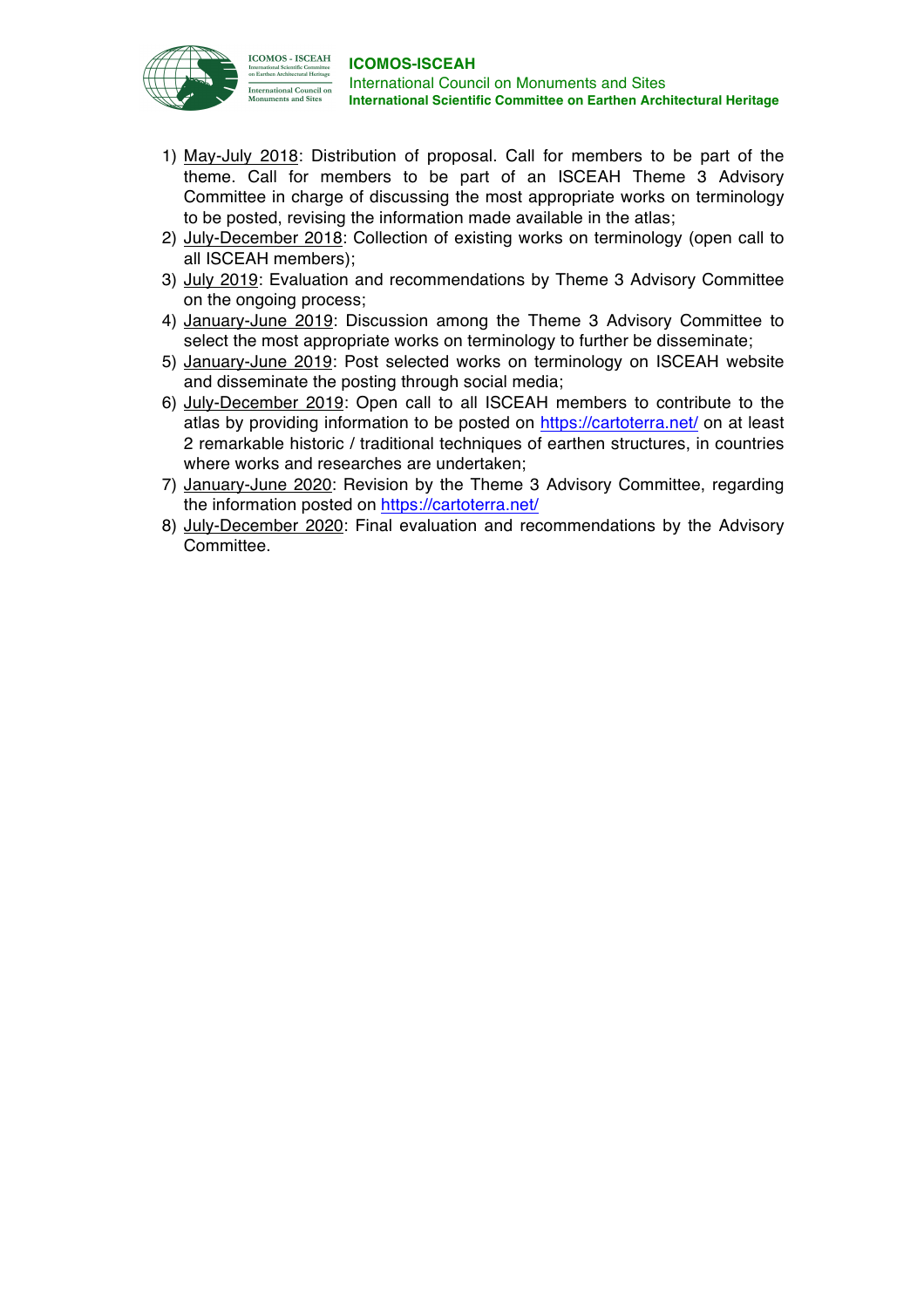

# **Appendix 4 -** Theme 4: Landscape

## **Background**:

Earthen cultural landscapes (ECL) refer to built heritage based on earthen construction materials and techniques that present a very unique form of expression and interaction with nature, providing form to the landscape and shelter to its inhabitants. Earth architecture landscapes are increasingly threatened by the loss of the technical knowledge that is critical for the survival of unit elements and the spatial management of the relationships between the units and the landscapes in which they exist. Earthen landscapes are both rural and urban, and both are faced with development pressure and abandonment. While adding to the color and texture of the built environment, the boundaries of ECLs can be difficult to define.

Since 2008, ISCEAH's ECL working group compiled and reviewed cultural landscape theory and definitions developed by academia and professional organizations, identified ECL around the world and developed a survey methodology that could be widely deployed across the world. The group also began working on an ECL atlas, through the administration of questionnaires. The atlas was conceived as a tool to illustrate the identified threats, opportunities and recommended strategies for conserving ECLs. Since then, a collaborative ISCEAH initiative has developed CARTOTerra as a "*participative atlas of earthen architectures*", to address the crosscutting issues of the earthen architecture, as addressed by the various ISCEAH working groups.

### **Objectives**:

For the 2018-2020 cycle, the objectives of the Working Group will be to:

- 1. Expand the ECL survey to balance geographical representation (will likely include translating the questionnaire into other languages – need volunteers);
- 2. Contribute to expanding CARTOTerra to include landscape-specific data fields
- 3. Draft guidelines for the identification and conservation of ECLs.

#### **Expected Results**:

It is expected that by the end of the 2018-2020 cycle, the following results would have been achieved:

- ECL survey forms translated into 3 other languages:
- § 10 ECL survey forms completed from at least 5 geographical regions in the world;
- ECL-specific entries developed and contributed to the CARTOTerra data entries;
- **•** Information from at least 83 survey forms entered into the CARTOTerra, this includes information from the existing 53 samples;
- First draft of ECL quidelines prepared and consulted upon.

#### **Schedule**:

| <b>Activity</b>                                                        | <b>Deadline</b>    |
|------------------------------------------------------------------------|--------------------|
| Revise ECL questionnaire as necessary                                  | End September 2018 |
| Compilation of existing 53 completed questionnaires                    | End September 2018 |
| Translation of ECL questionnaire into three other languages (TBD based | End December 2018  |
| on available volunteers)                                               |                    |
| Enter data fields into CARTOTerra                                      | End December 2018  |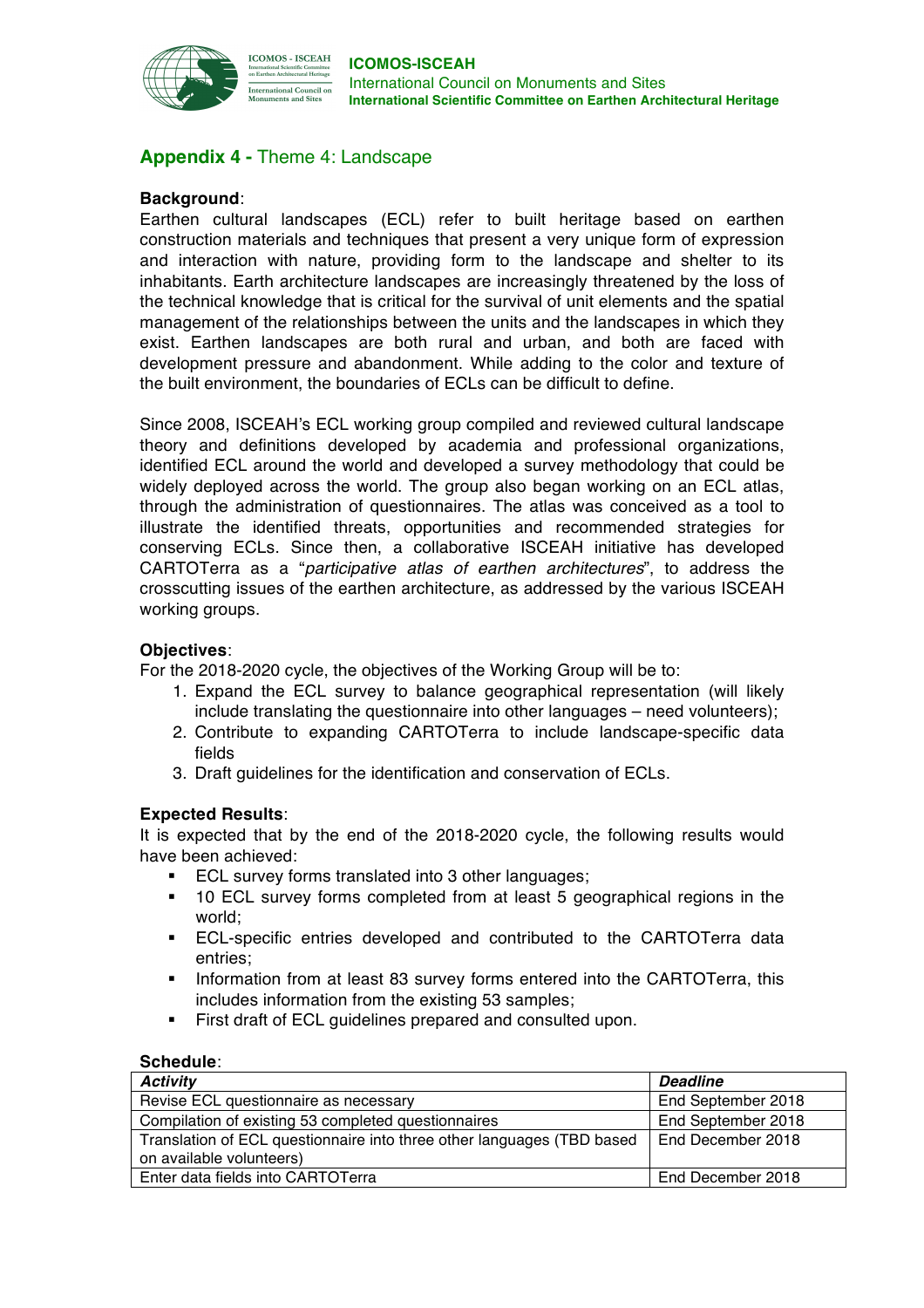

**ICOMOS - ISCEAH** INCORPO - TOULANTE<br>International Scientific Committee<br>on Earthen Architectural Heritage nternational Council on<br>Monuments and Sites

#### **ICOMOS-ISCEAH** International Council on Monuments and Sites **International Scientific Committee on Earthen Architectural Heritage**

| Dissemination, follow up and collection of completed ECL questionnaire        | End June 2019      |
|-------------------------------------------------------------------------------|--------------------|
| Input information from completed questionnaires into the CARTOterra           | End December 2019  |
| Engage discussions with IFLA on guidelines for conservation in                | End December 2018  |
| landscapes                                                                    |                    |
| Identify and reach out to colleagues who have carried out specific work       | End March 2019     |
| on ECL in their own countries.                                                |                    |
| Prepare first draft of guidelines (identification and conservation of ECL)    | End December 2019  |
| Disseminate draft guidelines for consultations, with other ICOMOS SCs         | End May 2020       |
| Collate results from consultations and finalise first draft                   | End June 2020      |
| Finalise first draft of guidelines for identification and conservation of ECL | End September 2020 |
| Disseminate first draft of guidelines on ISCEAH website                       | End November 2020  |
|                                                                               |                    |

## **How do we get there?**

Volunteers are welcome to help with the following:

- Translate the ECL into any of the following languages: Arabic, Chinese, French, Hindi, Spanish, Portuguese, etc.
- Convert survey questionnaire questions into data fields to be entered into CartoTerra;
- Dissemination, follow up and collection of completed survey questionnaires;
- We would particularly like to welcome members of the Young professionals group.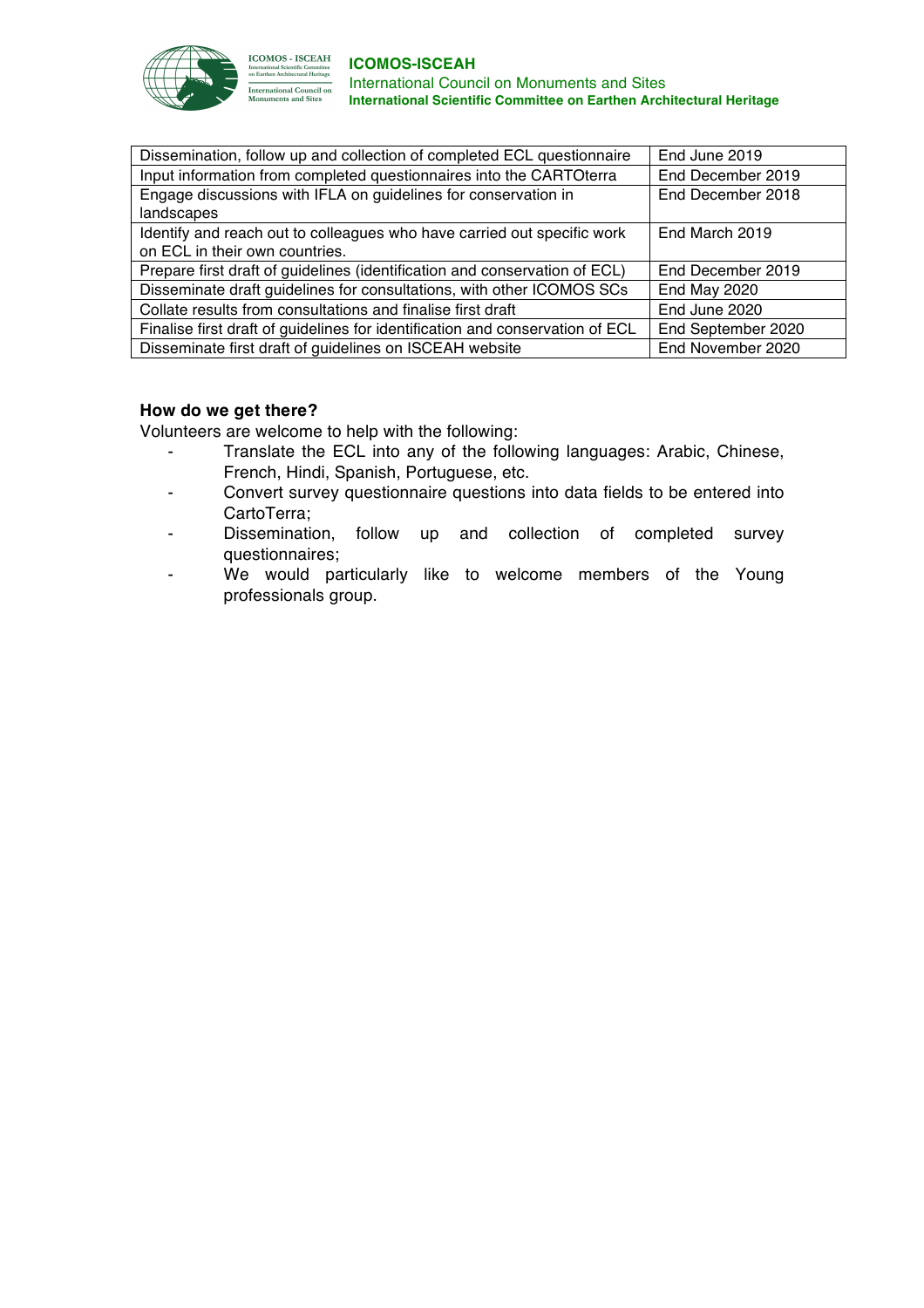

# **Appendix 5 -** Theme 5: Seismic

## **Proposal for the period 2018-2020**

#### **Problem**:

Post-earthquake assessments offer an opportunity to understand why buildings fail and provide information for the improvement of seismic performance. Lessons learned from earthquakes and other natural disasters have been used for centuries to advance construction techniques. More recently, such lessons have fostered the development of the engineering and historic preservation disciplines, as well as the testing and review of current building codes and disaster management policies and procedures.

However, every time an earthquake occurs in a region rich on earthen heritage, conservation professionals go to the affected area to carry out rapid assessments of the damaged sites. These assessments normally end with a publication on a professional journal or conference. Several post-earthquake assessments forms have been developed already to survey damage on historic sites, including those built on earth. However, every time an earthquake happens, professionals start from scratch, designing new assessment forms and re-inventing the wheel.

Similar situation happens when heritage professionals need to justify the preservation of damaged historic earthen sites against demolition. There are several international charters and declarations that would support the professionals trying to save the damaged sites from public authorities who regularly advocate for demolition –and further banning of earthen construction- after an earthquake.

#### **Outcomes**:

The theme on seismic of the International Scientific Committee on the Conservation of Earthen Architectural Heritage (ISCEAH) would like to collect and make public the already existing post-earthquake assessment forms and international charters and declarations for the preservation of earthen sites located in seismic areas; in order to:

- Improve the damaged assessment of historic earthen sites hit by earthquakes
- Decrease the conservation surveys that start from zero while figuring out how to response to damaged earthen historic sites
- Enhance the tools heritage professionals have while justifying the preservation of earthen sites to public officials, the media and the general public advocating for demolition of the damaged historic earthen sites after an earthquake.

#### **Activities and timetables**:

During the next two years and a half, the theme seismic of ISCEAH will collect and make public the already existing post-earthquake assessment forms and international charters and declarations for the preservation of earthen sites located in seismic areas, according to the following time-table:

- 1) May-July 2018: Distribution of proposal and call for members to work on it
- 2) July-December 2018: Collection of existing post-earthquake assessment forms (Open call to all ISCEAH members)